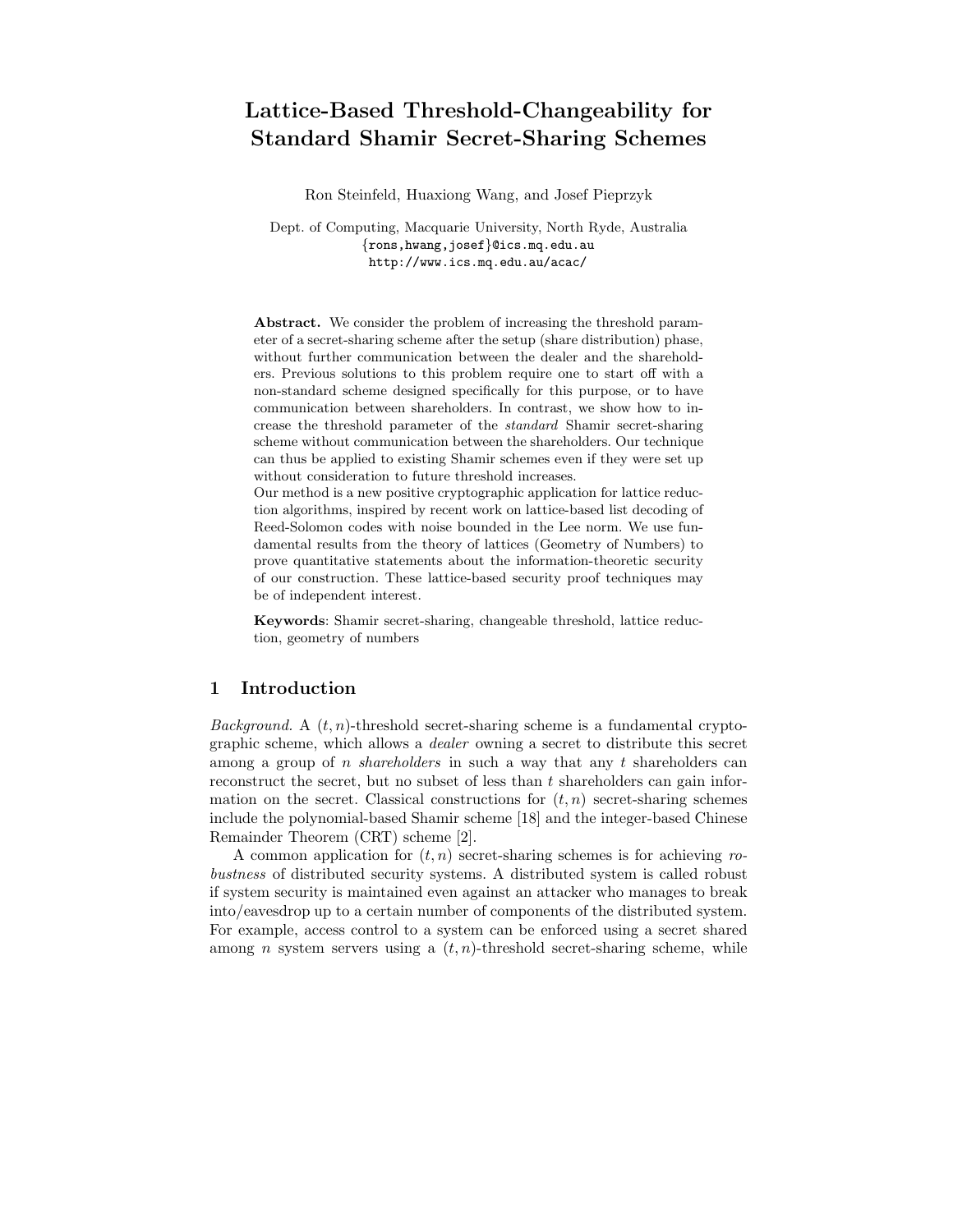maintaining security if less than  $t$  servers are compromised. In such applications, the threshold parameter  $t$  must be determined by a security policy, based on an assessment which is a compromise between the value of the protected system and attacker capabilities on the one hand (which require as high a threshold as possible) and user convenience and cost on the other hand (which require as low a threshold as possible). In many settings, the system value and attacker capabilities are likely to change over time, thus requiring the security policy and hence threshold parameter  $t$  to *vary over time*. In particular, an increase in system value or attacker capabilities after the initial setup with a relatively low threshold parameter  $t$ , will require an increase in the threshold parameter to a higher value  $t' > t$ . The longer the lifetime of the system, the more likely that such a change will be needed. Note that we assume that shareholders will cooperate honestly in making the transition to the larger threshold  $t' > t$ , since the attacker in our setting is an outsider.

Previous Solutions. A trivial solution to the problem of increasing the threshold parameter of a  $(t, n)$ -threshold secret-sharing scheme to  $t' > t$  is for the shareholders to discard their old shares and for the dealer to distribute new shares of a  $(t', n)$  secret-sharing scheme to all shareholders. However, this solution is not very attractive, since it requires the dealer to be involved after the setup stage and moreover requires communication between the dealer and each shareholder (such communication may be difficult to establish after the initial setup stage).

A much better solution would allow the threshold to be changed at any time without any communication between the dealer and shareholders after the setup stage. We say that such schemes allow dealer-free threshold changeability. A trivial dealer-free threshold changeable scheme can be constructed as follows: the dealer initially sets up  $n - t + 1$  threshold schemes for each possible future threshold  $t' \in \{t, t + 1, \ldots, n\}$ , and gives to each shareholder  $n - t + 1$  shares of the secret. Namely, for each  $t' \in \{t, \ldots, n\}$ , the shareholder receives a share of the secret for a  $(t', n)$ -threshold scheme. Such a trivial scheme may not be applicable because of the following drawbacks:

- (1) Non-Standard Initial Scheme: The dealer must plan ahead for future threshold increases by initially setting up a non-standard  $(t, n)$ -threshold scheme designed specifically for threshold-changeability, whose shares consist of  $n$  $t+1$  shares corresponding to the  $n-t+1$  underlying  $(t', n)$ -threshold schemes. Hence the trivial scheme cannot be applied to increase the threshold of existing standard Shamir  $(t, n)$ -schemes which were not originally designed for threshold changeability and in which each shareholder has only a single share of one Shamir  $(t, n)$ -scheme.
- (2) Large Storage/Communication Requirements for Shareholders: Each shareholder must receive and store  $n - t + 1$  shares, where each share is as long as the secret (assuming that perfect security is desired). Hence the trivial scheme cannot be applied when storage or communication costs for  $n-t+1$ shares are prohibitive.

Other 'dealer-free' solutions to the threshold increase problem have been proposed in the literature (see related work below), but they all suffer from at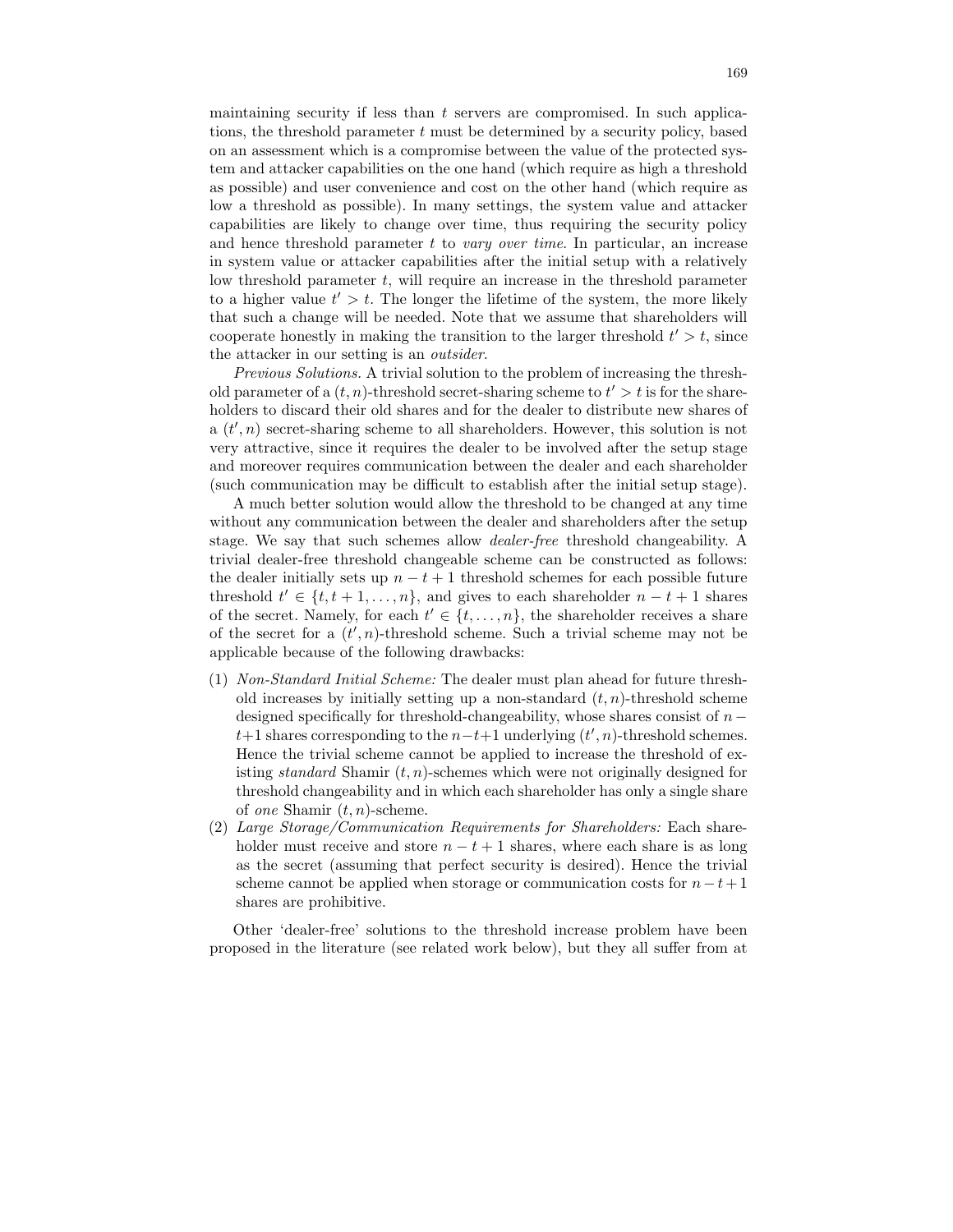least one of the two drawbacks above, or they require communication between the shareholders.

Our Contributions. In this paper, we present a new method for increasing the threshold of the *standard* Shamir  $(t, n)$ -threshold secret-sharing scheme[18], which does not have any of the drawbacks discussed above. In particular, and in contrast to previous solutions, our method does not require communication between the dealer and shareholders after the initial setup stage nor between shareholders, and can be applied to existing Shamir schemes even if they were set up without consideration to future threshold increase. Storage and communication costs are the same as for the standard Shamir scheme.

The basic idea of our method is the following: to increase the threshold from t to  $t' > t$ , the shareholders add an appropriate amount of random noise to their shares (or delete a certain fraction of the bits of their share) to compute subshares which contain partial information about (e.g. half the most-significant bits of) the original shares. Since the subshares contain only partial information about the original shares, a set of t subshares may no longer be sufficient to reconstruct the secret uniquely, but if one observes a sufficiently larger number  $t' > t$  of subshares then one can expect the secret to be uniquely determined by these  $t'$  subshares (e.g. if the subshares contain only half the information in the original shares then one can expect that  $t' = 2t$  subshares will uniquely determine the secret)<sup>1</sup>. By replacing the share *combiner* algorithm of the original  $(t, n)$ threshold secret-sharing with an appropriate 'error-correction' algorithm which can uniquely recover the secret from any  $t'$  subshares, we obtain the desired threshold increase from  $t$  to  $t'$ , leaving the secret unchanged.

Our efficient 'error-correction' combiner algorithm for the Shamir secretsharing scheme is constructed using lattice basis reduction techniques. Thus, our method is a new positive cryptographic application for lattice reduction algorithms. Furthermore, we make use of fundamental tools from the theory of lattices (Geometry of Numbers) to prove quantitative statements about the information-theoretic security and correctness of our construction. These latticebased security proof techniques may be of independent interest.

Although our threshold-increase method does not yield a perfect  $(t', n)$  secretsharing scheme, we obtain a useful result about the information-theoretic security of our method, which we believe suffices for many applications. Roughly speaking, we prove that for any desired  $\epsilon > 0$ , our method can be used to change the threshold to  $t' > t$  (meaning that any  $t'$  subshares can be used to recover the secret) such that any  $t_s < t' - (t'/t)$  observed subshares leak to the attacker at most a fraction  $\epsilon$  of the entropy of the secret, where  $\epsilon$  can be made as small as we wish by an appropriate choice of security parameter.

Interestingly, our lattice-based methods can be adapted also to change the threshold of the standard integer-based Chinese Remainder Theorem (CRT)

<sup>1</sup> We remark that this intuitive reasoning is not rigorous, and indeed there exist examples for which it is incorrect. However, our results show that it is approximately true for the Shamir scheme.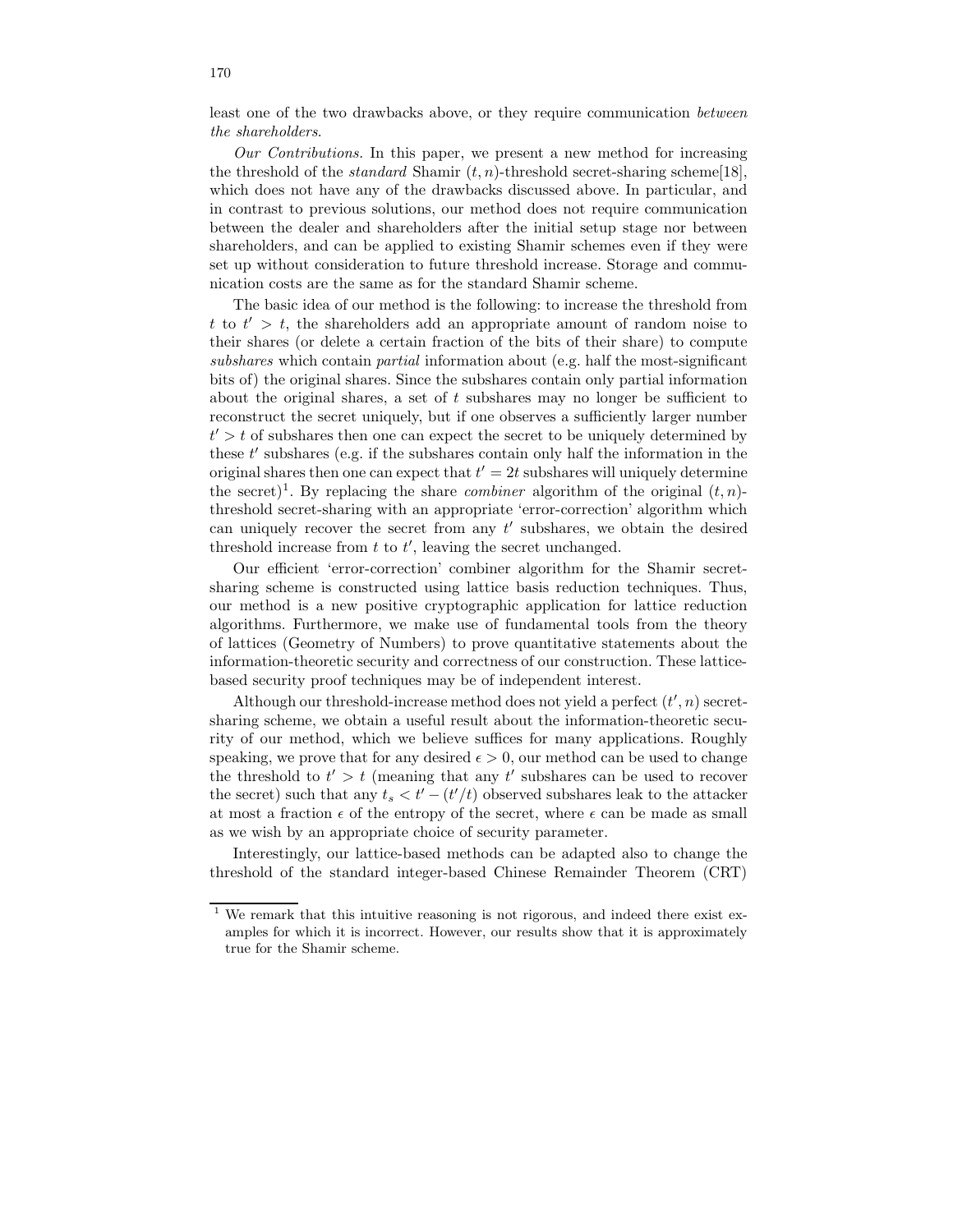secret-sharing scheme[2]. We provide full details of this result in a companion paper [22].

Related Work. Several approaches to changing the parameters of a threshold scheme in the absence of the dealer have been proposed in the literature. The technique of secret redistribution[5, 16] involves communication among the shareholders to 'redistribute' the secret with the a threshold parameter. Although this technique can be applied to standard secret-sharing schemes, its disadvantage is the need for secure channels for communication between shareholders. Methods for changing threshold which do not require secure channels have been studied in [4, 14, 15, 13], but they all require the initial secret-sharing scheme to be a non-standard one, specially designed for threshold increase (as a simple example of such a non-standard scheme, the dealer could provide each shareholder with two shares of the secret: one share for a  $(t, n)$  scheme and one share for a  $(t', n)$ scheme).

Our scheme uses a lattice-based 'error-correction' algorithm which is a slight variant of an algorithm for 'Noisy Polynomial Approximation' with noise bounded in the Lee norm [20]. This algorithm in turn is one of a large of body of recent work on 'list decoding' of Reed-Solomon and Chinese Remainder codes [9, 19, 6, 21]. We remark also that although the correctness proof of our scheme is based on the work of [20], our security proof is new and the lattice-based techniques used may be of independent interest.

Organization of This Paper. Section 2 presents notations, known results on lattices, and a counting lemma that we use. In Section 3, we provide definitions of changeable-threshold secret-sharing schemes and their correctness/security notions. In Section 4 we present the original Shamir  $(t, n)$ -threshold secret sharing scheme, and our threshold-changing algorithms to increase the threshold to  $t' > t$ . We then provide concrete proofs of the correctness and security properties of our scheme. Section 5 concludes the paper. Due to page limitations, some proofs have been omitted. They are included in the full version of this paper, available on the authors' web page.

# 2 Preliminaries

#### 2.1 Notation

*Vectors and Polynomials.* For a vector  $\mathbf{v} \in \mathbb{R}^n$ , we write  $\mathbf{v} = (\mathbf{v}[0], \ldots, \mathbf{v}[n-1]),$ where, for  $i = 0, \ldots, n-1$ ,  $\mathbf{v}[i]$  denotes the *i*th coordinate of **v**. Similarly for a polynomial  $a(x) = a[0] + a[1]x + \ldots + a[t-1]x^{t-1}$ , we let  $a[i]$  denote the coefficient of  $x^i$ . For a ring R, we denote the set of all polynomial of degree at most t with coefficients in the ring R by  $R[x;t]$ .

Lee and Infinity Norm. For a prime p and an integer z we denote Lee norm of z modulo p as  $||z||_{L,p} = \min_{k \in \mathbb{Z}} |z - kp|$ . Similarly, for a vector  $\mathbf{v} \in \mathbb{Z}^n$ , we define the Lee norm of **v** modulo p by  $\|\mathbf{v}\|_{L,p} = \max_{0 \leq i \leq n-1} \|\mathbf{v}[i]\|_{L,p}$ . For a vector  $\mathbf{z} = (z_1, \ldots, z_n) \in \mathbb{R}^n$ , we denote the infinity norm of  $\mathbf{z}$  by  $\|\mathbf{z}\|_{\infty} =$  $\max_{1 \leq i \leq n} |z_i|$ . For integers a and p, we denote a mod p by  $\lfloor a \rfloor_p$ . For real z we define  $Int(z) = \lfloor z \rfloor - 1$  as the largest integer strictly less than z.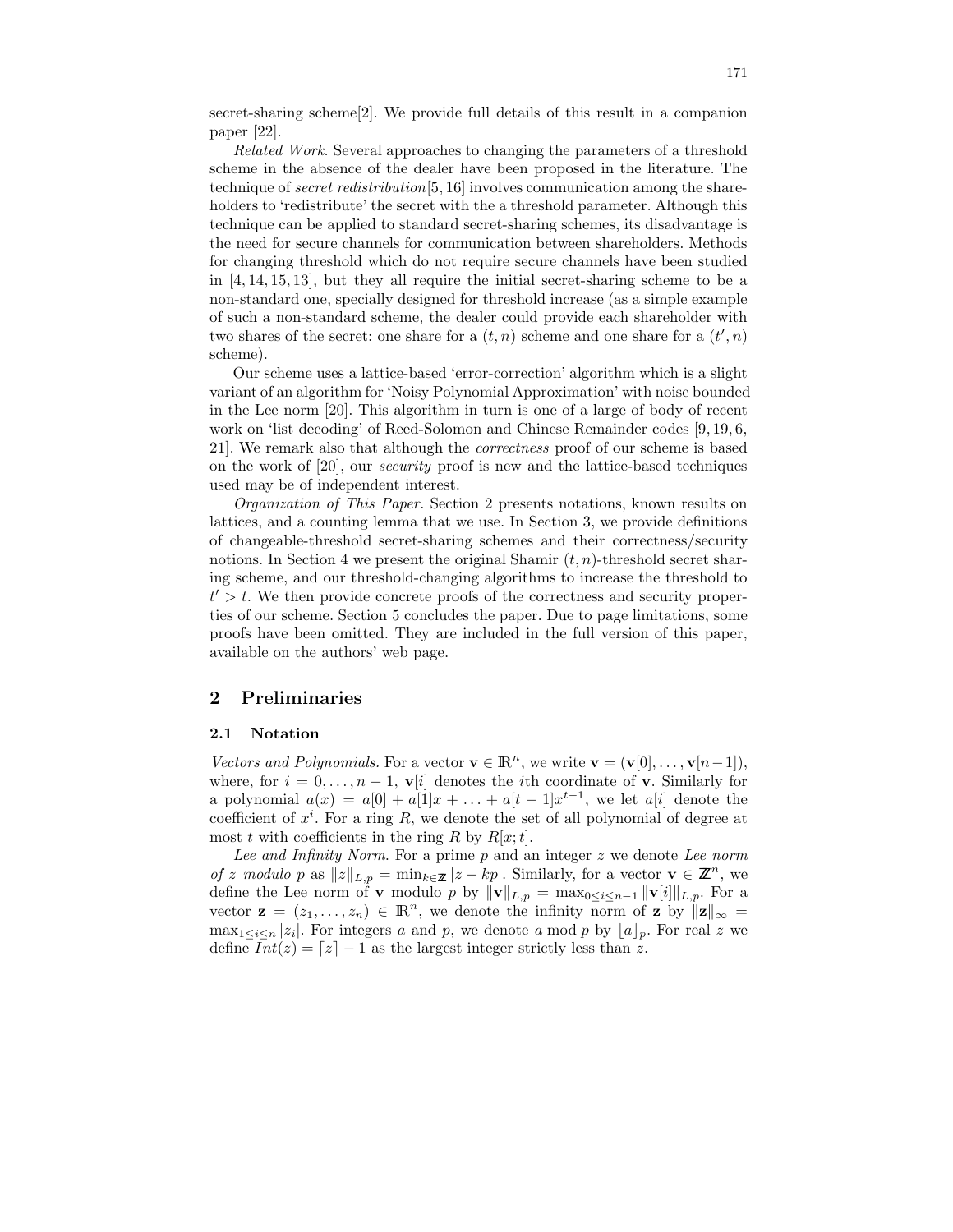Sets. For a set S, we denote by  $\#S$  the size of S. For any set S and integer n, we denote by  $S<sup>n</sup>$  the set of all n-tuples of elements from S and by  $D(S<sup>n</sup>)$  the set of all *n*-tuples of *distinct* elements from  $S$ . For integer  $n$ , we denote by  $[n]$ the set  $\{1, 2, ..., n\}$ .

*Entropy.* We denote by  $log(.)$  the logarithm function with base 2. For a discrete random variable s with probability distribution  $P_s(.)$  on a set S, we denote by  $H(s \in S) = \sum_{x \in S} P_s(x) \log(1/P_s(x))$  the Shannon entropy of s. Let t be any other random variable on a set  $T$ , and let  $u$  denote any element of  $T$ . Let  $P_s(.|u)$  denote the conditional probability distribution of s given the event t = u. We denote by  $H(s \in S | u) = \sum_{x \in S} P_s(x|u) \log(1/P_s(x|u))$  the conditional entropy of s given the event  $t = u$ .

### 2.2 Lattices

Here we collect several known results that we use about lattices, which can be found in [8, 10, 7]. Let  ${\bf b}_1, \ldots, {\bf b}_n$ } be a set of n linearly independent vectors in  $\mathbb{R}^n$ . The set

$$
\mathcal{L} = \{ \mathbf{z} \colon \mathbf{z} = c_1 \mathbf{b}_1 + \ldots + c_n \mathbf{b}_n, \ c_1, \ldots, c_n \in \mathbb{Z} \}
$$

is called an *n*-dimensional (full-rank) lattice with basis  $\{b_1, \ldots, b_n\}$ . Given a basis  $\mathbf{B} = (\mathbf{b}_1, \dots, \mathbf{b}_n) \in \mathbb{R}^n$  for a lattice  $\mathcal{L}$ , we define the associated basis *matrix*  $M_{\mathcal{L},\mathbf{B}}$  to be the (full-rank)  $n \times n$  matrix whose *i*th row is the *i*th basis vector  $\mathbf{b}_i$  for  $i = 1, \ldots, n$ . The quantity  $|\det(M_{\mathcal{L},\mathbf{B}})|$  is independent of **B**. It is called the *determinant* of the lattice  $\mathcal L$  and denoted by  $\det(\mathcal L)$ .

Given a basis for lattice  $\mathcal{L}$ , the problem of finding a shortest non-zero vector in  $\mathcal L$  is known as the *shortest vector problem*, or SVP. An algorithm is called an SVP approximation algorithm with  $\|\cdot\|_{\infty}$ -approximation factor  $\gamma_{SVP}$  if it is guaranteed to find a non-zero lattice vector **c** such that  $||c||_{\infty} \leq \gamma_{SVP} \min_{\mathbf{v} \in \mathcal{L}\setminus\mathbf{0}} ||\mathbf{v}||_{\infty}$ . The celebrated  $LLL$  algorithm of Lenstra, Lenstra and Lovász  $[12]$  is a fully polynomial time SVP approximation algorithm with  $\Vert \cdot \Vert_{\infty}$ -approximation factor  $\gamma_{LLL} = n^{1/2} 2^{n/2}$ . Also, as shown in[1,11], there exists an SVP approximation algorithm with  $\|\cdot\|_{\infty}$ -approximation factor  $\gamma_{ex} = n^{1/2}$  which polynomial time in the size of elements of  $M_{cL}$  but not in dimension of  $\mathcal{L}$ .

In this paper we actually need to solve a variation of SVP called the closest vector problem (CVP): given a basis of a lattice  $\mathcal L$  in  $\mathbb R^n$  and a "target" vector  $\mathbf t \in$  $\mathbb{R}^n$ , find a lattice vector **c** such that  $\|\mathbf{c}-\mathbf{t}\|_{\infty}$  is minimized. An algorithm is called a CVP approximation algorithm with  $\|\cdot\|_{\infty}$ -approximation factor  $\gamma_{CVP}$  if it is guaranteed to find a lattice vector **c** such that  $\|\mathbf{c}-\mathbf{t}\|_{\infty} \leq \gamma_{CVP} \min_{\mathbf{v}\in\mathcal{L}} \|\mathbf{v}-\mathbf{t}\|_{\infty}$ . Babai[3] has shown how to convert the LLL algorithm into a fully polynomial CVP approximation algorithm with  $\|\cdot\|_{\infty}$ -approximation factor  $\gamma_{Bab} = n^{1/2} 2^{n/2}$ .

In our proof of security we use several fundamental theorems from the theory of lattices ('Geometry of Numbers'). The original theorems are quite general, but the restricted versions stated below suffice for our purposes. First, we need the following definition of successive Minkowski minima of a lattice.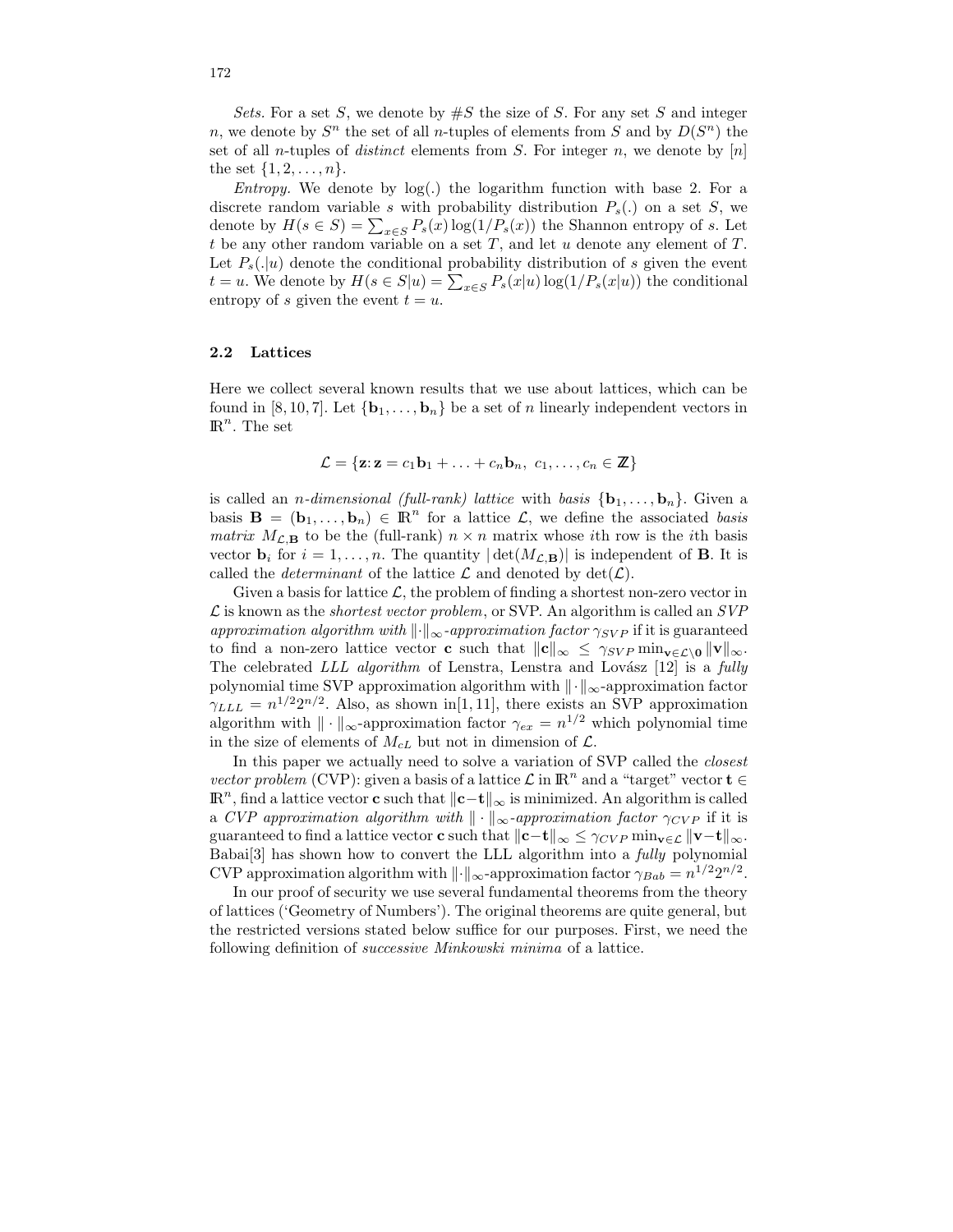**Definition 1** (Minkowski Minima). Let  $\mathcal{L}$  be a lattice in  $\mathbb{R}^n$ . For  $i = 1, ..., n$ , the ith succesive Minkowski minimum of  $\mathcal{L}$ , denoted  $\lambda_i(\mathcal{L})$ , is the smallest real number such that there exists a set  ${\bf b}_1, \ldots, {\bf b}_i$  of i linearly-independent vectors in  $\mathcal L$  with  $\|\mathbf{b}_j\|_{\infty} \leq \lambda_i(\mathcal L)$  for all  $j = 1, \ldots, i$ .

Note that  $\lambda_1(\mathcal{L})$  is just the shortest infinity-norm over all non-zero vectors in  $\mathcal{L}$ . Next, we state Minkowski's 'first theorem' in the geometry of numbers.

Theorem 1 (Minkowski's First Theorem). Let  $\mathcal L$  be a lattice in  $\mathbb R^n$  and let  $\lambda_1(\mathcal{L})$  denote the first Minkowski minimum of  $\mathcal{L}$  (see Def. 1). Then  $\lambda_1(\mathcal{L}) \leq$  $\det(\mathcal{L})^{\frac{1}{n}}.$ 

We will use the following point-counting variant of Minkowski's 'first theorem', which is due to Blichfeldt and van der Corput(see [8]).

**Theorem 2 (Blichfeldt-Corput).** Let  $\mathcal{L}$  be a lattice in  $\mathbb{R}^n$  and let  $K$  denote the origin-centered box  $\{v \in \mathbb{R}^n : ||v||_{\infty} < H\}$  of volume  $Vol(K) = (2H)^n$ . Then the number of points of the lattice  $\mathcal L$  contained in the box  $K$  is at least  $2 \cdot Int\left(\frac{Vol(K)}{2^n \det(\mathcal{L})}\right)$  $+ 1$ , where for any  $z \in \mathbb{R}$ ,  $Int(z)$  denotes the largest integer which is strictly less than z.

Finally, we will also make use of Minkowski's 'second theorem' [8].

**Theorem 3 (Minkowski's Second Theorem).** Let  $\mathcal{L}$  be a full-rank lattice in  $\mathbb{R}^n$  and let  $\lambda_1(\mathcal{L}), \ldots, \lambda_n(\mathcal{L})$  denote the n Minkowski minima of  $\mathcal L$  (see Definition 1). Then  $\lambda_1(\mathcal{L}) \cdots \lambda_n(\mathcal{L}) \leq 2^n \det(\mathcal{L})$ .

## 2.3 An Algebraic Counting Lemma

The following is a fundamental lemma that we use, interestingly, for both the correctness and security proofs of our construction. Fix a prime  $p$  defining the finite field  $\mathbb{Z}_p$ , positive integer parameters  $(\widehat{n}, \widehat{t}, \widehat{H})$ , and an arbitrary set  $\widehat{A}$  of polynomials of degree at least 1 and at most  $\hat{t}$  over  $\mathbb{Z}_p$ . The lemma gives us an upper bound on the probability that, for  $\hat{n}$  randomly chosen elements  $\alpha_1, \ldots, \alpha_{\hat{n}}$ of  $\mathbb{Z}_p$ , there will exist a polynomial  $a(x) \in \widehat{A}$  which has 'small' absolute value modulo p (less than H) at all the points  $\alpha_1, \ldots, \alpha_{\hat{n}}$ . We remark that a similar (and more general) lemma was used in the analysis of a polynomial approxima-(and more general) lemma was used in the analysis of a polynomial approximation algorithm [20]. Note that the lemma does not hold in general if we allow A to contain constant polynomials, since these polynomials may have constant coefficient smaller than  $H$ .

**Lemma 1.** Fix a prime p, positive integers  $(\widehat{n}, \widehat{t}, \widehat{H})$ , and a non-empty set  $\widehat{A}$ of polynomials of degree at least 1 and at most  $\hat{t}$  with coefficients in  $\mathbb{Z}_p$ . Let  $\mathcal{E}(\widehat{n}, \widehat{t}, \widehat{H}, \widehat{A}) \subseteq \mathbb{Z}_p^n$  denote the set of vectors  $\alpha = (\alpha_1, \ldots, \alpha_{\widehat{n}}) \in \mathbb{Z}_p^n$  for which there exists a polynomial  $a \in \widehat{A}$  such that  $||a(\alpha_i)||_{L,p} < \widehat{H}$  for all  $i = 1, ..., \widehat{n}$ . The size of the set  $\mathcal{E}(\widehat{n}, \widehat{t}, \widehat{H}, \widehat{A})$  is upper bounded as follows:

$$
\#\mathcal{E}(\widehat{n},\widehat{t},\widehat{H},\widehat{A}) \leq \#\widehat{A}\cdot(2\widehat{H}\widehat{t})^{\widehat{n}}.
$$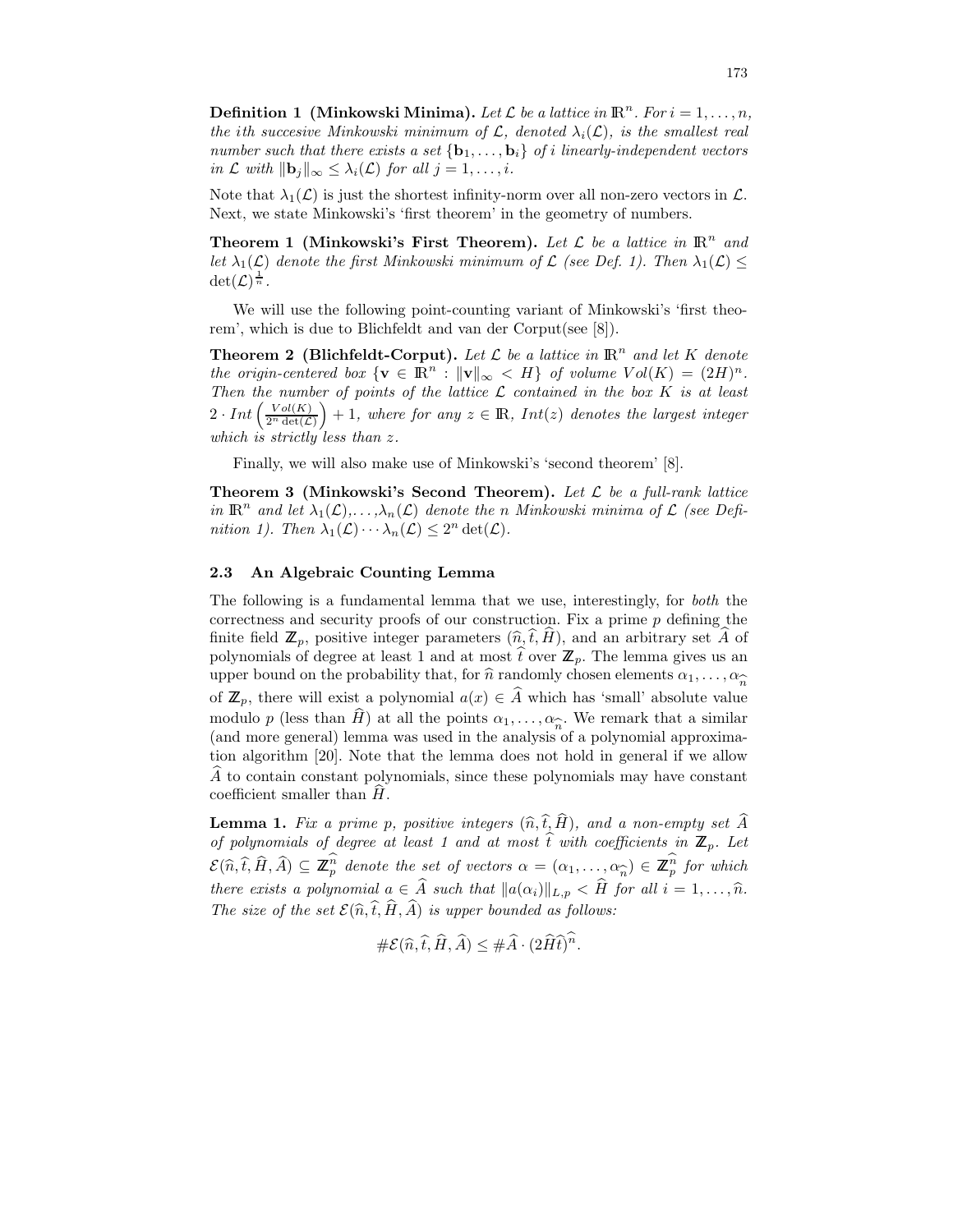*Proof.* Suppose that  $\alpha = (\alpha_1, \dots, \alpha_{\widehat{n}}) \in \mathbb{Z}_p^n$  is such that there exists a polynomial  $\alpha \in \widehat{A}$  such that mial  $a \in \widehat{A}$  such that

$$
||a(\alpha_i)||_{L,p} < \widehat{H} \text{ for } i = 1,\ldots,\widehat{n}.
$$
 (1)

It follows that there exist  $\hat{n}$  integers  $r_1, \ldots, r_{\hat{n}}$  such that, for each  $i = 1, \ldots, \hat{n}$ ,<br>we have  $g(x) = n_i = 0$ , (mod n) with  $|x| \leq \hat{H}$  and hance  $g$ , is a zero of the we have  $a(\alpha_i) - r_i \equiv 0 \pmod{p}$  with  $|r_i| < H$  and hence  $\alpha_i$  is a zero of the polynomial  $g_i(x) = a(x) - r_i$  over  $\mathbb{Z}_p$ . But for each i,  $g_i$  is a polynomial of degree at least 1 and at most  $\hat{t}$  over  $\mathbb{Z}_p$  and hence has at most  $\hat{t}$  zeros in  $\mathbb{Z}_p$ . So for each possible value for  $(r_1, \ldots, r_n) \in (-\tilde{H}, \tilde{H})^n$  and  $a \in \tilde{A}$ , there are at most  $\hat{t}^n$ 'bad' values for  $\alpha = (\alpha_1, \dots, \alpha_n)$  in  $(\mathbb{Z}_p)^n$  such that (1) holds. Using the fact that there are less than  $(2\hat{H})^n$  possible values for  $(r_1, \ldots, r_{\widehat{n}})$  and less than  $\#\hat{A}$  possible values for a, the claimed bound follows. possible values for  $a$ , the claimed bound follows.  $\Box$ 

# 3 Definition of Changeable-Threshold Secret-Sharing Schemes

We will use the following definition of a threshold secret-sharing scheme, which is a slight modification of the definition in [17].

**Definition 2 (Threshold Scheme).** A  $(t, n)$ -threshold secret-sharing scheme  $TSS = (GC, D, C)$  consists of three efficient algorithms:

- 1. GC (Public Parameter Generation): Takes as input a security parameter  $k \in$ N and returns a string  $x \in \mathcal{X}$  of public parameters.
- 2. D (Dealer Setup): Takes as input a security/public parameter pair  $(k, x)$  and a secret s from the secret space  $\mathcal{S}(k,x) \subseteq \{0,1\}^{k+1}$  and returns a list of n shares  $\mathbf{s} = (s_1, \ldots, s_n)$ , where  $s_i$  is in the ith share space  $\mathcal{S}_i(k, x)$  for  $i = 1, \ldots, n$ . We denote by

$$
\mathsf{D}_{k,x}(\ldots): \mathcal{S}(k,x) \times \mathcal{R}(k,x) \to \mathcal{S}_1(k,x) \times \cdots \times \mathcal{S}_n(k,x)
$$

the mapping induced by algorithm D (here  $\mathcal{R}(k, x)$  denotes the space of random inputs to the probabilistic algorithm D).

3. C (Share Combiner): Takes as input a security/public parameter pair  $(k, x)$ and any subset  $s_I = (s_i : i \in I)$  of t out of the n shares, and returns a recovered secret  $s \in \mathcal{S}(k, x)$ . (here I denotes a subset of [n] of size  $\#I = t$ ).

The correctness and security properties of a  $(t, n)$ -threshold secret-sharing scheme can be quantified by the following definitions, which are modifications of those in [17].

**Definition 3 (Correctness, Security).**  $A(t, n)$  threshold secret-sharing scheme  $TSS = (GC, D, C)$  is said to be: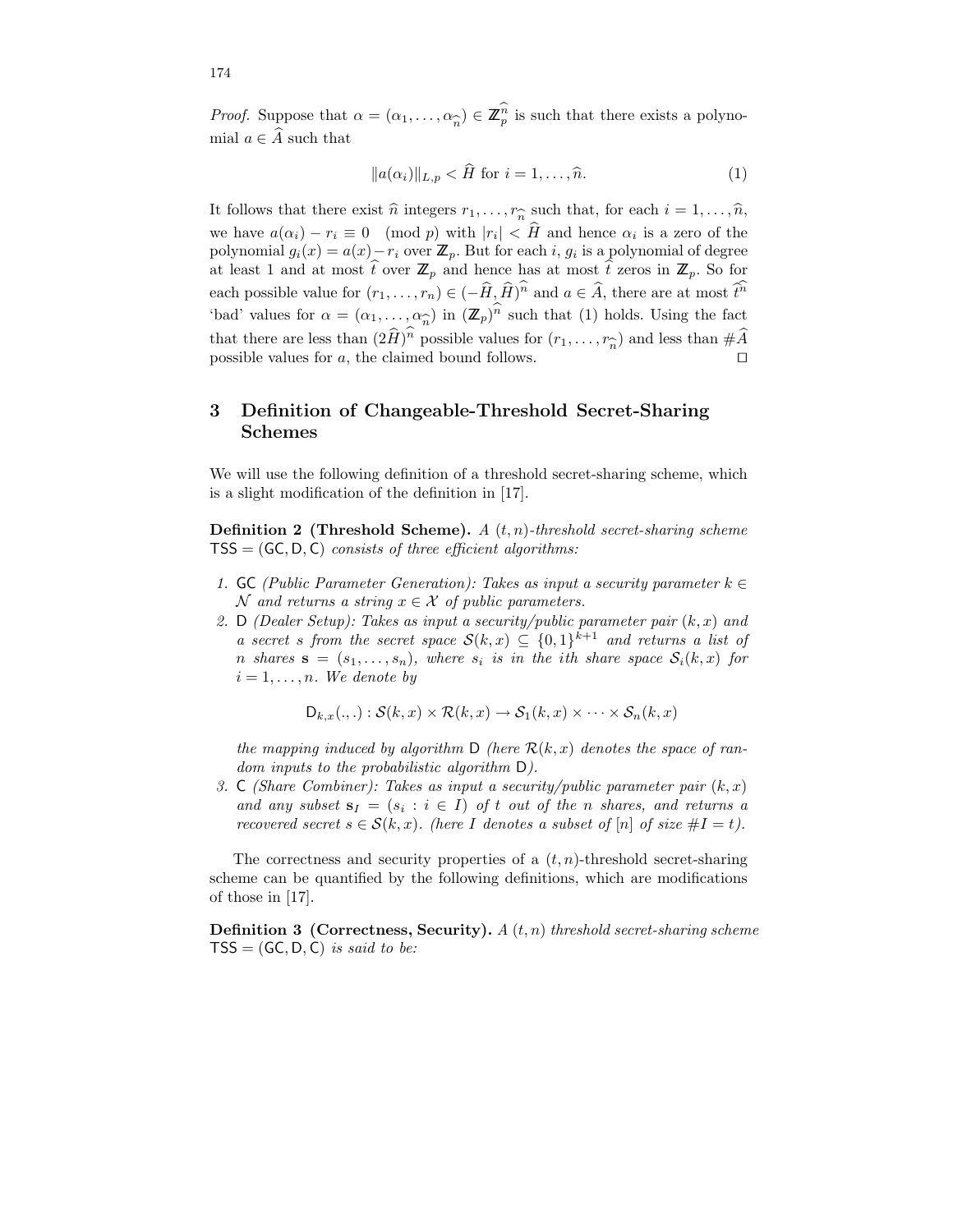1.  $\delta_c$ -correct: If the secret recovery fails for a 'bad' set of public parameters of probability  $p_f$  at most  $\delta_c$ . Precisely,  $p_f$  is the probability (over  $x = \mathsf{GC}(k) \in$  $\mathcal{X}$ ) that there exist  $(s,r) \in \mathcal{S}(k,x) \times \mathcal{R}(k,x)$  and  $I \subseteq [n]$  with  $\#I = t$  such that  $\mathsf{C}_{k,x}(\mathbf{s}_I) \neq s$ , where  $\mathbf{s} = \mathsf{D}_{k,x}(s,r)$  and  $\mathbf{s}_I \stackrel{\text{def}}{=} \{s_i : i \in I\}.$ 

We say that TSS is asymptotically correct if, for any  $\delta > 0$ , there exists  $k_0 \in \mathcal{N}$  such that TSS is  $\delta$ -correct for all  $k > k_0$ .

2.  $(t_s, \delta_s, \epsilon_s)$ -secure with respect to the secret probability distribution  $P_{k,x}$  on  $S(k, x)$ : If, with probability at least  $1-\delta_s$  over the choice of public parameters  $x = \mathsf{GC}(k)$ , the worst-case secret entropy loss for any  $t_s$  observed shares is at most  $\epsilon_s$ , that is

$$
|L_{k,x}(\mathbf{s}_I)| \stackrel{\text{def}}{=} |H(s \in \mathcal{S}(k,x)) - H(s \in \mathcal{S}(k,x)|\mathbf{s}_I)| \le \epsilon_s,
$$

for all  $\mathbf{s} \in \mathcal{S}_1(k, x) \times \cdots \times \mathcal{S}_n(k, x)$  and  $I \subseteq [n]$  with  $\#I \leq t_s$ . We say that TSS is asymptotically  $t_s$ -secure with respect to  $P_{k,x}$  if, for any  $\delta > 0$  and  $\epsilon > 0$  there exists  $k_0 \in \mathcal{N}$  such that TSS is  $(t_s, \delta, \epsilon \cdot k)$ -secure with respect to  $P_{k,x}$  for all  $k > k_0$ .

The following definition of the Threshold Changeability without dealer assistance for a secret sharing scheme is a modification of the definition in [15].

**Definition 4 (Threshold-Changeability).** A  $(t, n)$ -threshold secret-sharing scheme  $TSS = (GC, D, C)$  is called threshold-changeable to t' with  $\delta_c$ -correctness and  $(t_s, \delta_s, \epsilon_s)$ -security with respect to secret distribution  $P_{k,x}$ , if there exist n efficient subshare generation algorithms  $H_i: S_i(x, k) \to T_i(x, k)$  for  $i = 1, ..., n$ , and an efficient subshare combiner algorithm  $C'$  such that the modified  $(t', n)$ threshold scheme  $TSS' = (GC, D', C')$ , with modified shares

$$
\mathsf{D'}_{k,x}(s,r) \stackrel{\text{def}}{=} (\mathsf{H}_1(s_1),\ldots,\mathsf{H}_n(s_n)) \in \mathcal{T}_1(k,x) \times \cdots \mathcal{T}_n(k,x),
$$

where  $(s_1, \ldots, s_n) = D_{k,x}(s; r)$ , is  $\delta_c$ -correct and  $(t_s, \delta_s, \epsilon_s)$ -secure with respect to  $P_{k,x}$ . TSS is called asymptotically threshold-changeable to  $(t_s, t')$  with respect to  $P_{k,x}$  if there exist algorithms  $H_i: \mathcal{S}_i(k,x) \to \mathcal{T}_i(k,x)$   $(i = 1,\ldots,n)$  and  $\mathsf{C}'$ such that the  $(t', n)$ -threshold scheme  $TSS'$  defined above is asymptotically correct and asymptotically  $t_s$ -secure with respect to  $P_{k,x}$ .

The idea captured by the above definition is that the change of threshold from  $t$  to  $t'$  is implemented by getting each shareholder to replace his original share  $s_i$  by the subshare  $H_i(s_i)$  output by the subshare generation algorithm  $H_i$ (the original share  $s_i$  is then discarded).

# 4 Threshold-Changeability for Shamir Secret-Sharing

## 4.1 The Standard Shamir Scheme

The standard Shamir  $(t, n)$ -threshold secret sharing scheme is defined as follows.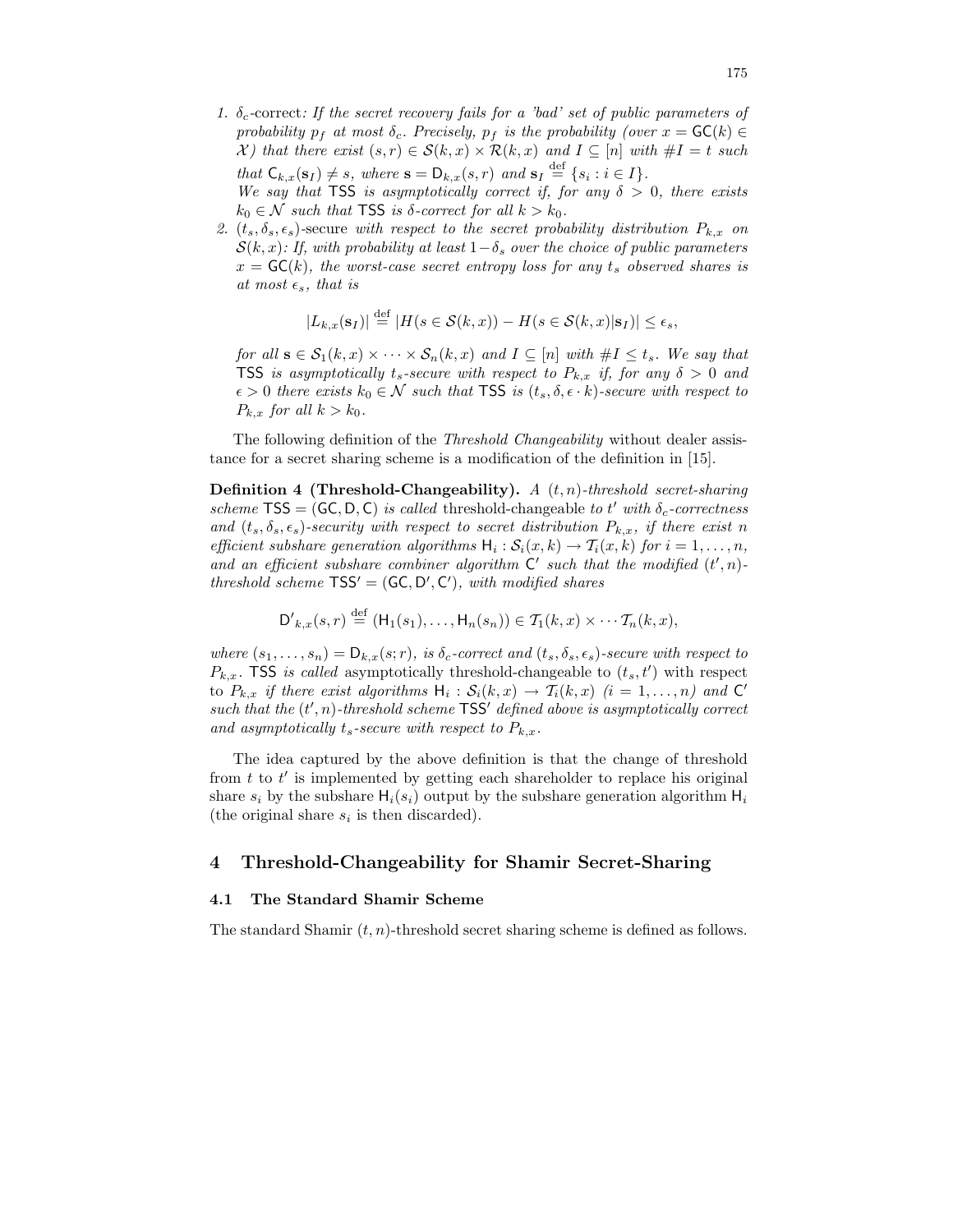Scheme ShaTSS =  $(GC, D, C)$ : Shamir  $(t, n)$ -Threshold Secret-Sharing

- 1.  $\mathsf{GC}(k)$  (Public Parameter Generation):
	- (a) Pick a (not necessarily random) prime  $p \in [2^k, 2^{k+1}]$  with  $p > n$ .
	- (b) Pick uniformly at random n distinct non-zero elements  $\alpha$  $(\alpha_1, \ldots, \alpha_n) \in D((\mathbb{Z}_p^*)^n)$ . Return  $x = (p, \alpha)$ .
- 2.  $D_{k,x}(s, a)$  (Dealer Setup): To share secret  $s \in \mathbb{Z}_p$  using  $t-1$  uniformly random elements  $\mathbf{a} = (a_1, \ldots, a_{t-1}) \in \mathbb{Z}_p^{t-1}$ , build the polynomial  $a_{s,\mathbf{a}}(x) =$  $s+a_1x+a_2x^2+\ldots+a_{t-1}x^{t-1} \in \mathbb{Z}_p[x;t-1]$ . The *i*th share is  $s_i = a(\alpha_i) \bmod p$ for  $i = 1, \ldots, n$ .
- 3.  $\mathsf{C}_{k,x}(\mathbf{s}_I)$  (Share Combiner): To combine shares  $\mathbf{s}_I = (s_i : i \in I)$  for some  $I \subseteq$ [n] with  $\#I = t$ , compute by Lagrange interpolation the unique polynomial  $b \in \mathbb{Z}_p[x;t-1]$  such that  $b(\alpha_i) \equiv s_i \pmod{p}$  for all  $i \in I$ . The recovered secret is  $s = b(0) \bmod p$ .

# 4.2 Threshold-Changing Algorithms

Our threshold-changing subshare generation and combiner algorithms to change the  $(t, n)$ -threshold scheme ShaTSS = (GC, D, C) into a  $(t', n)$ -threshold scheme  $\text{ShaTSS'} = (\text{GC}, \text{D'}, \text{C'})$  are defined as follows. Note that the subshare combiner algorithm uses an efficient CVP approximation algorithm  $A_{\text{CVP}}$  with  $\|\cdot\|_{\infty}$ approximation factor  $\gamma_{CVP}$ . We define  $\Gamma_{CVP} = \log(\gamma_{CVP} + 1)$  (if we use the Babai poly-time CVP algorithm, we have  $\Gamma_{CVP} \leq 1 + 0.5(t' + t + \log(t' + t))$ .

# Scheme ShaTSS': Changing Threshold to  $t' > t$

- 1.  $H_i(s_i)$  (ith Subshare Generation): To transform share  $s_i \in \mathbb{Z}_p$  of original  $(t, n)$ -threshold scheme into subshare  $t_i \in \mathbb{Z}_p$  of desired  $(t', n)$ -threshold scheme  $(t' > t)$  the *i*th shareholder does the following (for all  $i = 1, ..., n$ ):
	- (a) Determine noise bound H which guarantees  $\delta_c$ -correctness (typically, we set  $\delta_c = k^{-t'}$ ):
		- i. Set  $H = \max(|p^{\alpha}/2|, 1)$  with
		- ii.  $\alpha = 1 \frac{1+\delta_F}{(t'/t)} > 0$  (noise bitlength fraction) and

iii. 
$$
\delta_F = \frac{(t'/t)}{k} \left( \log(\delta_c^{-1/t'} nt) + \Gamma_{CVP} + 1 \right).
$$

- (b) Compute  $t_i = \alpha_i \cdot s_i + r_i \mod p$  for a uniformly random integer  $r_i$  with  $|r_i| < H.$
- 2.  $\mathsf{C'}_{k,x}(\mathbf{t}_I)$  (Subshare Combiner): To combine subshares  $\mathbf{t}_I = (t_i : i \in I)$  for some  $I = \{i[1], \ldots, i[t']\}$  with  $\#I = t'$  (and guaranteed  $\delta_c$ -correctness), do the following: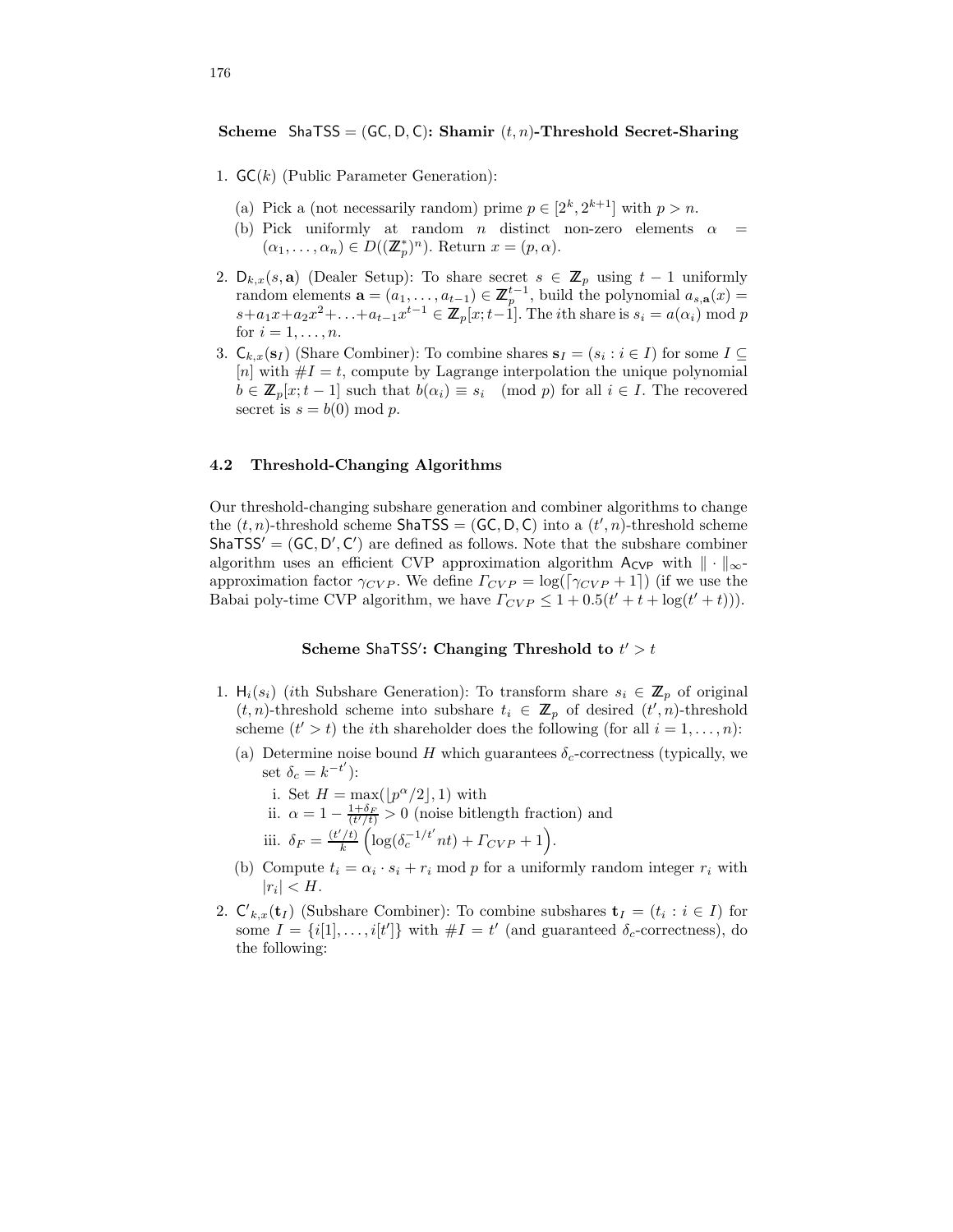(a) Build the following  $(t'+t) \times (t'+t)$  matrix  $M_{Sha}(\alpha_I, H, p)$ , whose rows form a basis for a full-rank lattice  $\mathcal{L}_{Sha}(\alpha_I, H, p)$  in  $\mathbb{Q}^{t'+t}$ .

$$
M_{Sha}(\alpha_I, H, p) = \begin{pmatrix} p & 0 & \dots & 0 & 0 & 0 & \dots & 0 \\ 0 & p & \dots & 0 & 0 & 0 & \dots & 0 \\ \vdots & \vdots & \ddots & \vdots & \vdots & \vdots & \vdots & \vdots \\ 0 & 0 & \dots & p & 0 & 0 & \dots & 0 \\ \alpha_{i[1]} \alpha_{i[2]} \dots \alpha_{i[t']} & H/p & 0 & \dots & 0 \\ \alpha_{i[1]}^2 \alpha_{i[2]}^2 \dots \alpha_{i[t']}^2 & 0 & H/p & \dots & 0 \\ \vdots & \vdots & \ddots & \vdots & \vdots & \ddots & \vdots \\ \alpha_{i[1]}^t \alpha_{i[2]}^t \dots \alpha_{i[t']}^t & 0 & 0 & \dots & H/p \end{pmatrix}.
$$

Here 
$$
H = [p^{\alpha}/2], \alpha = 1 - \frac{1+\delta_F}{(t'/t)}, \delta_F = \frac{(t'/t)}{k} \left( \log(\delta_c^{-1/t'} nt) + \Gamma_{CVP} + 1 \right).
$$

- (b) Define  $\mathbf{t}' = (t_{i[1]}, \ldots, t_{i[t']}, 0, 0, \ldots, 0) \in \mathbb{Z}^{t'+t}$ .
- (c) Run CVP Approx. alg.  $A_{\text{CVP}}$  on lattice  $\mathcal{L}_{Sha}(\alpha_I, H, p)$ given by  $M_{Sha}(\alpha_I, H, p)$  with target vector **t'**. Let **c** =  $(c_1, \ldots, c_{t'}, c_{t'+1}, \ldots, c_{t'+t}) \in \mathbb{Q}^{t'+t}$  denote the output vector returned by A<sub>CVP</sub>, approximating the closest vector in  $\mathcal{L}_{Sha}$  to **t'**.
- (d) Compute the recovered secret  $\hat{s} = (p/H) \cdot c_{t'+1} \text{ mod } p$ .

Remark 1. The reason for multiplying the shares  $s_i$  by  $\alpha_i$  before adding the noise  $r_i$ , is that otherwise, the secret may not be uniquely recoverable from the noisy subshares (indeed,  $a(\alpha_i)+r_i = a(\alpha_i)+1+(r_i-1)$ , and typically  $|r_i-1| < H$ , so secrets  $s$  and  $s + 1$  would be indistinguishable).

Remark 2. It is not difficult to see that our method of adding a 'small' random noise integer  $r_i$  with  $|r_i|$   $\lt H$  to the share multiple  $\alpha_i \cdot s_i$  modulo p, is essentially equivalent (in the sense of information on the secret) to passing the residues  $\alpha_i \cdot s_i \mod p$  through a deterministic function which chops off the  $\log(2H) \approx$  $(1-1/(t'/t)) \cdot k$  least-significant bits of the k-bit residues  $\alpha_i \cdot s_i$  mod p, and this also yields shorter subshares than in our method above. However, since reducing the length of the original shares is not our main goal, we have chosen to present our scheme as above since it slightly simplifies our scheme and its analysis. Similar results can be obtained, however, for the 'deterministic' approach of chopping off least-significant bits.

Remark 3. Some special variants of the Shamir scheme use special values for the points  $\alpha_i$ , such as  $\alpha_i = i$  for  $i = 1, \ldots, n$ , to which the above method does not apply, because of its reliance on the random choice of the  $\alpha_i$ 's. However, it turns out that our method can be modified to work even for these special Shamir variants. The idea is to make up for the loss of randomness in the  $\alpha_i$ 's by getting the shareholders to multiply their shares by additional random integers (say  $B_i \in \mathbb{Z}_p$ ) prior to adding the random noise  $r_i$ . The  $B_i$ 's are then sent along to the combiner with the noisy subshares. We do not analyze this variant of our scheme in this paper.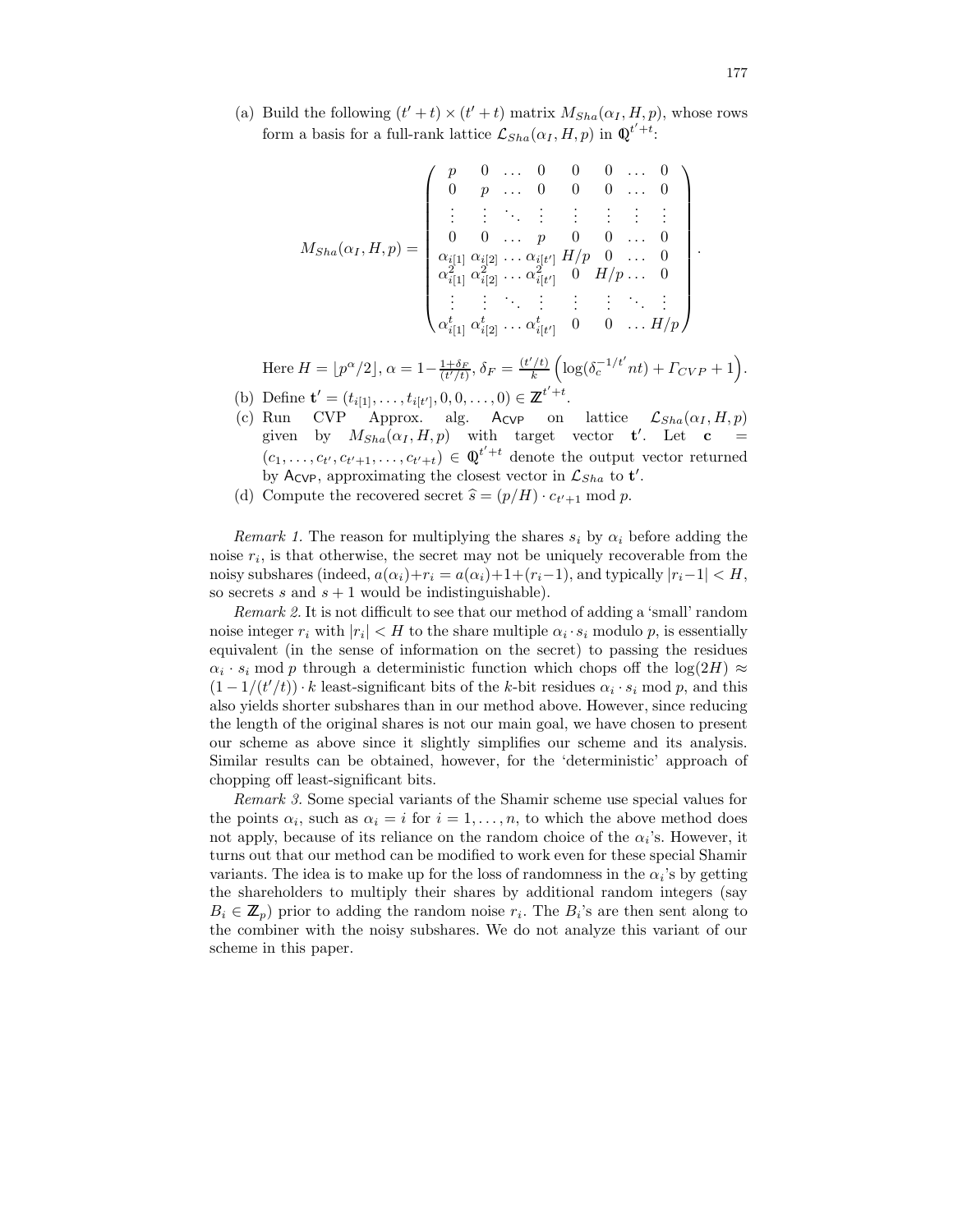#### 4.3 Correctness

The following theorem shows that the choice of the parameter  $\delta_F$  used in our threshold changing algorithm is sufficient to guarantee the  $\delta_c$ -correctness of our scheme for all sufficiently large security parameters.

**Theorem 4 (Correctness).** The scheme ShaTSS' (with parameter choice  $\delta_c =$  $k^{-t'}$ ) is asymptotically correct. Concretely, for any choice of parameter  $\delta_c$  (0 <  $\delta_c$  < 1), the  $(t', n)$  scheme ShaTSS' is  $\delta_c$ -correct for all security parameters k satisfying the inequality  $k \geq k'_0$ , where

$$
k_0' = \left(\frac{t'/t}{t'/t-1}\right) \left(\log(\delta_c^{-1/t'}nt) + \varGamma_{CVP} + 2\right).
$$

*Proof.* Fix a subshare subset  $I \subseteq [n]$  with  $\#I = t'$ . We know by construction of lattice  $\mathcal{L}_{Sha}(\alpha_I)$ , that the dealer's secret polynomial  $a_{s,a}(x) = s + a_1x + ...$  $a_{t-1}x^{t-1} \in \mathbb{Z}_p[x;t-1]$  gives rise to the lattice vector

$$
\mathbf{a}'=(\alpha_{i[1]}a_{s,\mathbf{a}}(\alpha_{i[1]})-k_1p,\ldots,\alpha_{i[t']}a_{s,\mathbf{a}}(\alpha_{i[t']})-k_t\cdot p,(\frac{s}{p}H),\frac{a_1}{p}H,\ldots,\frac{a_{t-1}}{p}H),
$$

which is "close" to the target vector

$$
\mathbf{t}' = (\alpha_{i[1]}a_{s,\mathbf{a}}(\alpha_{i[1]}) - k_1p + r_{i[1]}, \ldots, \alpha_{i[t']}a_{s,\mathbf{a}}(\alpha_{i[t']}) - k_{t'}p + r_{i[t']}, 0, 0, \ldots, 0),
$$

where  $k_j = \lfloor \frac{\alpha_{i[j]}a(\alpha_{i[j]})+r_{i[j]}}{n}$  $\lfloor \frac{i[j]+r_{i[j]} }{p} \rfloor \in \mathbb{Z}$  for all  $j=1,\ldots,t'$ . In particular we have, using  $|r_{i[j]}| < H$  for all  $j = 1, \ldots, t'$ , that  $\|\mathbf{a}' - \mathbf{t}'\|_{\infty} < H$ . Consequently, since A<sub>CVP</sub> is a CVP approximation algorithm with  $\|\cdot\|_{\infty}$  approximation factor  $\gamma_{CVP}$ , its output lattice vector c will also be "close" to the target vector, namely we have  $\|\mathbf{c} - \mathbf{t}'\|_{\infty} < \gamma_{CVP} \cdot H$ . Applying the triangle inequality, we conclude that the lattice vector  $z = c - a'$  satisfies

$$
\|\mathbf{z}\|_{\infty} = \|\mathbf{c} - \mathbf{a}'\|_{\infty} < (\gamma_{CVP} + 1)H. \tag{2}
$$

Now, either  $\frac{p}{H}\mathbf{c}[t'+1] \equiv \frac{p}{H}\mathbf{a}'[t'+1] \equiv s \pmod{p}$  in which case the combiner succeeds to recover secret s, or otherwise we have the 'bad' case that

$$
\frac{p}{H}\mathbf{z}[t'+1] = \frac{p}{H}\mathbf{c}[t'+1] - \frac{p}{H}\mathbf{a}'[t'+1] \not\equiv 0 \pmod{p}.
$$
 (3)

Hence, for fixed I, the combiner succeeds except for a fraction  $\delta_I$  of 'bad' choices of  $\alpha_I \in D((\mathbb{Z}_p^*)^{t'})$ , for which  $\mathcal{L}_{Sha}(\alpha_I)$  contains a 'short' and 'bad' vector z satisfying (2) and (3). To upper bound  $\delta_I$ , consider the polynomial  $f(x)$  $\frac{p}{H}\mathbf{z}[t'+1]x+\cdots+\frac{p}{H}\mathbf{z}[t'+t]x^t$ . Note that, since  $\mathbf{z}\in\mathcal{L}_{Sha}$ , we have  $f(\alpha_{i[j]})\equiv \mathbf{z}[j]$ (mod p) and hence  $||f(\alpha_{i[j]})||_{L,p} < (\gamma_{CVP} + 1)H$  for all  $j \in [t']$  using (2). Also,  $f(x)$  mod p has zero constant coefficient and degree at least 1 and at most t over  $\mathbb{Z}_p$  using (3). Applying Lemma 1 (with parameters  $\hat{n} = t'$ ,  $\hat{t} = t$ ,  $\hat{H} = 2^{\Gamma_{CVP}}H$ ,  $\#\widehat{A} \leq p^t$  we conclude that such a 'bad' polynomial f exists for at most a fraction  $\delta_I \leq p^t(2\widehat{H}t)^{t'}/\#D((\mathbb{Z}_p^*)^{t'})$  of  $\alpha_I \in D((\mathbb{Z}_p^*)^{t'}),$  for each fixed I. Hence,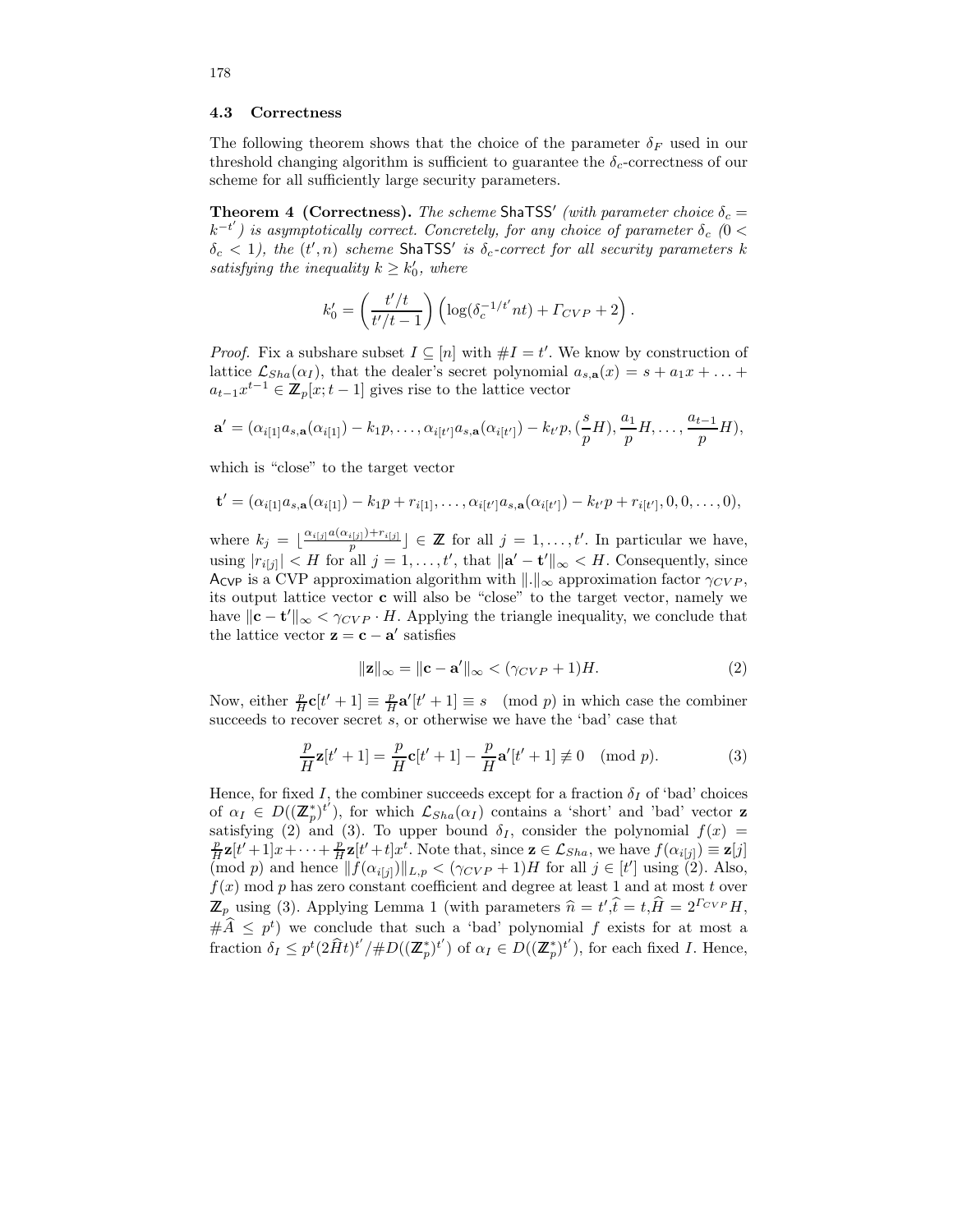the probability  $\delta$  that a uniformly chosen  $\alpha \in D((\mathbb{Z}_p^*)^n)$  is 'bad' for some  $I \subseteq [n]$ with  $\#I = t'$  is upper bounded as

$$
\delta \le \frac{\binom{n}{t'} p^t (2\widehat{H}t)^{t'}}{\#D((\mathbb{Z}_p^*)^{t'})},\tag{4}
$$

and a straightforward calculation (see full paper) shows that the right-hand side of (4) is upper bounded by  $\delta_c$  for all  $k \geq \left(\frac{t'/t}{t'/t-1}\right)$  $t'/t-1$  $\Big(\log(\delta_c^{-1/t'}nt)+\Gamma_{CVP}+2\Big).$ This completes the proof.  $\Box$ 

# 4.4 Security

The concrete security of our scheme is given by the following result. It shows that, for fixed  $(t', n)$  and with parameter choice  $\delta_c = k^{-t'}$ , the  $(t', n)$  scheme ShaTSS' leaks at most fraction  $\epsilon_s/k = O(\log k/k) = o(1)$  of the entropy of the secret to an attacker observing less than  $t' - (t'/t)$  subshares (for all except a fraction  $\delta_s \leq \delta_c = o(1)$  of public parameters, and assuming the security parameter k is sufficiently large).

**Theorem 5 (Security).** The scheme ShaTSS' (with parameter choice  $\delta_c$  =  $k^{-t'}$ ) is asymptotically  $Int(t'-(t'/t))$ -secure with respect to the uniform secret distribution on  $\mathbb{Z}_p$ . Concretely, for any parameter choice  $\delta_c > 0$ , the  $(t', n)$ scheme ShaTSS' is  $(t_s, \delta_s, \epsilon_s)$ -secure with:

$$
t_s = \frac{t' - (t'/t)}{1 + \frac{(t'/t)}{k} \left( \log(\delta_c^{-1/t'}nt) + \Gamma_{CVP} + 1 \right)},
$$
  

$$
\delta_s = \delta_c, \ \epsilon_s = (\beta + 7)(t_s + t) + t_s \log t + 1, \ \beta = \frac{\log(2\delta_c^{-1} \binom{n}{t_s}}{t_s + t - 1},
$$

for all security parameters  $k \geq k_0$ , where, letting  $m = t_s + t + 1$  and  $k'_0$  as defined in Theorem 4,

$$
k_0 = \max\left(k'_0 + \frac{(t'/t + 1)^2}{t'/t - 1}(\beta + \log t + 3), (\beta + 4)m^2 + 5t_s m \log m\right).
$$

*Proof.* (Sketch) Fix an observed subshare subset  $I \subseteq [n]$  with  $\#I = t_s$ . Assuming the secret is uniformly distributed on  $\mathbb{Z}_p$  it is easy to show (see full paper) that the conditional probability  $P_{k,x}(s|s_I)$  of the secret taking the value  $s \in \mathbb{Z}_p$  given that the observed sub-share vector takes the value  $s_I$  is given by:

$$
P_{k,x}(s|s_I) = \frac{\#S_{s,p}(\alpha_I, t, p, H, s_I)}{\#S_{0,1}(\alpha_I, t, p, H, s_I)},
$$
\n(5)

where, for any integers  $\hat{s} \ge 0$  and  $\hat{p} \ge 1$ , we define the set

$$
S_{\widehat{s},\widehat{p}}(\alpha_I,t,p,H,\mathbf{s}_I) \stackrel{\text{def}}{=} \{a \in \mathbb{Z}_p[x;t-1] : ||\alpha_{i[j]}a(\alpha_{i[j]}) - s_{i[j]}||_{L,p} < H \forall j \in [t_s] \text{ and } a(0) \equiv \widehat{s} \pmod{\widehat{p}}\}.
$$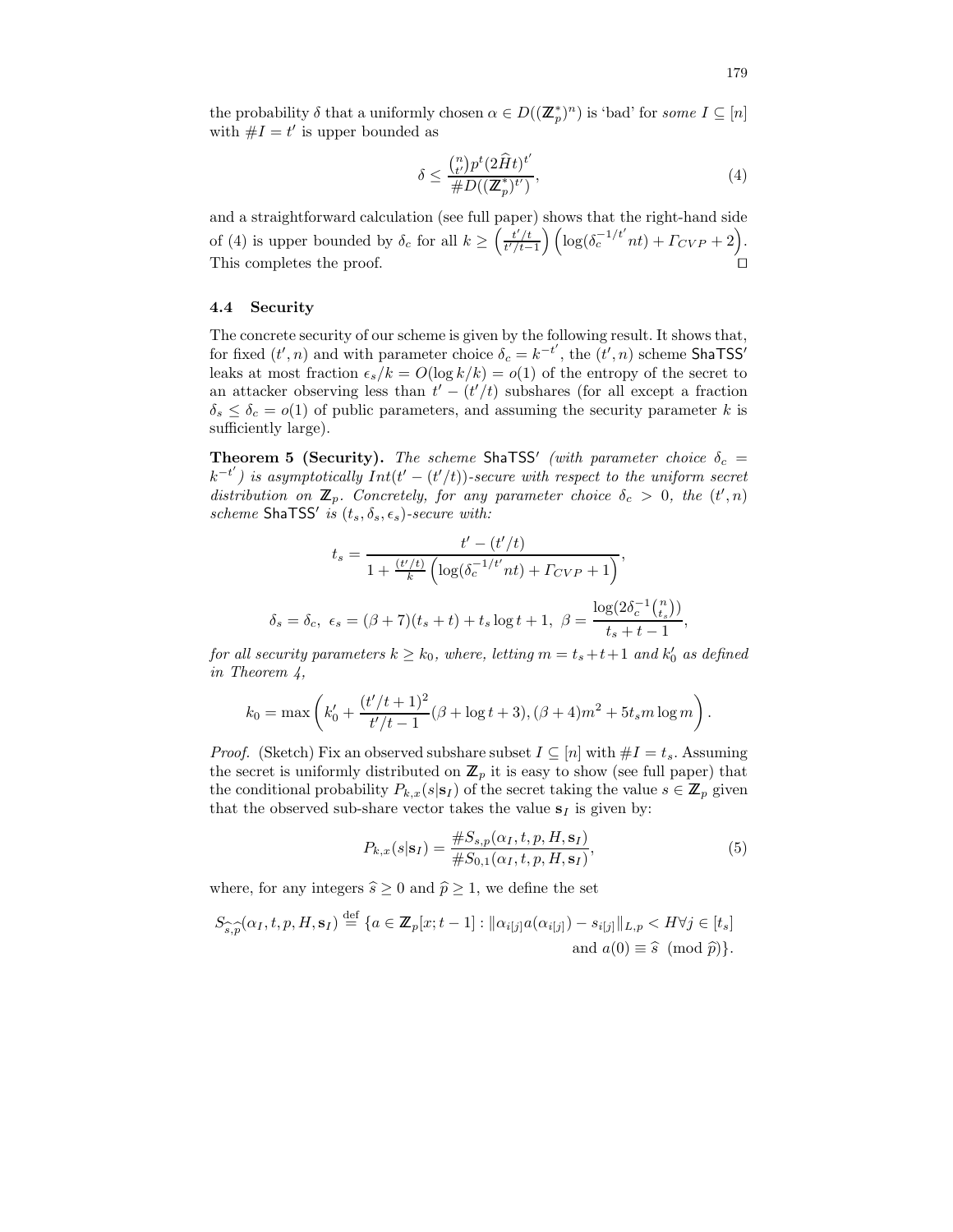We will derive a probabilistic lower bound on  $\#S_{0,1}$  and upper bound on  $\#S_{s,p}$ which both hold for all except a fraction  $\delta_I \leq \delta_s/(l_s^2)$  of 'bad' choices for  $\alpha_I \in$  $D((\mathbb{Z}_p^*)^{t_s})$  assuming  $k \geq k_0$  (with  $t_s$ ,  $\delta_s$  and  $k_0$  defined in the theorem statement). We then apply these bounds to (5) to get a bound  $P_{k,x}(s|s_I) \leq 2^{\epsilon_s}/p$  for all s (with  $\epsilon_s$  defined in the theorem statement) so that for fixed I, entropy loss is bounded as  $L_{k,x}(\mathbf{s}_I) \leq \epsilon_s$ , except for fraction  $\delta_I$  of  $\alpha_I \in D((\mathbb{Z}_p^*)^{t_s})$ . It then follows that  $L_{k,x}(s_I) \leq \epsilon_s$  for all  $I \subseteq [n]$  with  $\#I = t_s$  except for a fraction  $\delta \leq {n \choose t_s} \delta_I \leq \delta_s$  of  $\alpha \in D((\mathbb{Z}_p^*)^n)$  assuming that  $k \geq k_0$ , which proves the theorem.

Reduction to Lattice Point Counting. It remains to derive the desired probabilistic upper and lower bounds on  $\#S_{\hat{\delta},\hat{p}}$ . The following lemma shows that  $\#S_{\hat{\delta},\hat{\delta}}$  is equal to the number of points of a certain lattice  $\mathcal{L}_{\hat{\delta},\hat{\delta}}$  (closely related  $\#S_{\widehat{s},\widehat{p}}$  is equal to the number of points of a certain lattice  $\mathcal{L}_{Sha}$  (closely related<br>to the lattice used in our subshare combiner algoritm) contained in a  $(t + t)$ . to the lattice used in our subshare combiner algoritm) contained in a  $(t_s + t)$ dimensional box of side length  $2H$ , centered on a certain non-lattice vector  $\hat{\mathbf{s}}_I$ .

**Lemma 2.** Fix positive integers  $(t, t_s, p, H, \hat{p})$  such that  $p \geq 2H$  and  $\hat{p}$  is a divisor of p. Let  $\widehat{s} \in \mathbb{Z}_{\widehat{p}}$ ,  $\alpha_I = (\alpha_{i[1]}, \ldots, \alpha_{i[t_s]}) \in \mathbb{Z}_p^n$  and  $\mathbf{s}_I = (s_{i[1]}, \ldots, s_{i[t_s]}) \in \mathbb{Z}_p^{t_s}$ . Define  $\mathcal{L}$  and  $\mathcal{L}$  and  $\mathcal{L}$  and  $\mathbf{s}_I = (s_{i[1]}, \ldots, s_{i[t_s]}) \in \mathbb{Z}_p^{t_s}$ .  $\mathbb{Z}_p^{t_s}$ . Define  $\mathcal{L}_{Sha}(\alpha_I, t, p, H, \widehat{p})$  as the full-rank lattice in  $\mathbb{Q}^{t_s+t}$  with basis consisting of the rows of the matrix

$$
M_{Sha}(\alpha_I, t, p, H, \hat{p}) = \begin{pmatrix} p & 0 & \dots & 0 & 0 & 0 & \dots & 0 \\ 0 & p & \dots & 0 & 0 & 0 & \dots & 0 \\ \vdots & \vdots & \ddots & \vdots & \vdots & \vdots & \vdots & \vdots \\ 0 & 0 & \dots & p & 0 & 0 & \dots & 0 \\ \widehat{p}\alpha_{i[1]}\ \widehat{p}\alpha_{i[2]}\ \dots \widehat{p}\alpha_{i[t_s]}\ 2H/(p/\hat{p}) & 0 & \dots & 0 \\ \alpha_{i[1]}^2 \ \alpha_{i[2]}^2 \ \dots \ \widehat{\alpha}_{i[t_s]}^2 & 0 & 2H/p & \dots & 0 \\ \vdots & \vdots & \ddots & \vdots & \vdots & \vdots & \ddots & \vdots \\ \alpha_{i[1]}^t \ \alpha_{i[2]}^t \ \dots \ \alpha_{i[t_s]}^t & 0 & 0 & \dots & 2H/p \end{pmatrix},
$$

and define the vector  $\widehat{\mathbf{s}}_I \in \mathbf{Q}_{t_s+t}$  by

$$
\widehat{\mathbf{s}}_I \stackrel{\text{def}}{=} \left(s_{i[1]} - \widehat{s}\alpha_{i[1]}, \ldots, s_{i[t_s]} - \widehat{s}\alpha_{i[t_s]}, H(1 - \frac{1+2\widehat{s}}{p}), H(1 - \frac{1}{p}), \ldots, H(1 - \frac{1}{p})\right).
$$

Then the sizes of the following two sets are equal:

$$
S_{\widehat{s},\widehat{p}}(\alpha_I,t,p,H,\mathbf{s}_I) \stackrel{\text{def}}{=} \{a \in \mathbb{Z}_p[x;t-1] : ||\alpha_{i[j]}a(\alpha_{i[j]}) - s_{i[j]}||_{L,p} < H \forall j \in [t_s] \}
$$
\n
$$
and \ a(0) \equiv \widehat{s} \ (\text{mod } \widehat{p})\},
$$

and

$$
V_{\widehat{s},\widehat{p}}(\alpha_I,t,p,H,\widehat{s}_I) \stackrel{\text{def}}{=} \{ \mathbf{v} \in \mathcal{L}_{Sha}(\alpha_I,t,p,H,\widehat{p}) : ||\mathbf{v} - \widehat{s}_I||_{\infty} < H \}.
$$

Finding a Lower Bound on  $\#V_{0,1}$ . Lower bounding the number  $\#V_{0,1}$  of points of the lattice  $\mathcal{L}_{Sha}$  in a symmetric box  $T_{\mathbf{s}_I}(H) \stackrel{\text{def}}{=} {\mathbf{v} \in \mathbb{Q}^{t_s+1} : \|\mathbf{v} - \mathbf{v}\|_F}$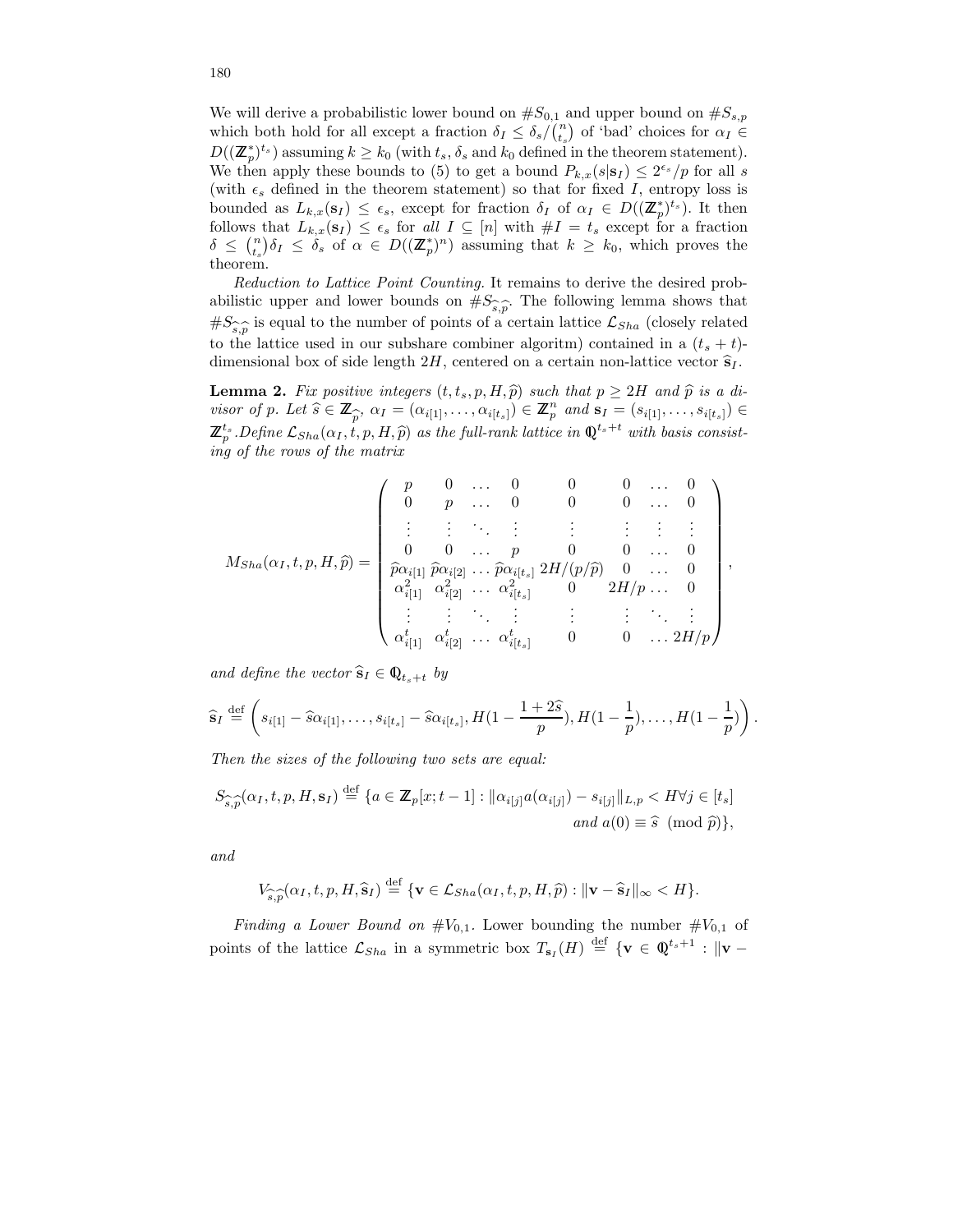$\hat{\mathbf{s}}_I \|_{\infty} < H$  centered on vector  $\hat{\mathbf{s}}_I$  seems a difficult 'non-homogenous' problem because  $\hat{\mathbf{s}}_I$  is in general not a lattice vector. But by 'rounding'  $\hat{\mathbf{s}}_I$  to a nearby lattice vector  $\hat{\mathbf{s}}_I'$  (with rounding error  $\epsilon = ||\hat{\mathbf{s}}_I' - \hat{\mathbf{s}}_I||_{\infty}$ ), we reduce the problem to two simpler problems: (1) The 'homogenous' problem of lower bounding the number of lattice points in an *origin-centered* box  $T_0 \stackrel{\text{def}}{=} {\{v \in \mathbb{Q}^{t_s+t} : ||v||_{\infty} \leq \}$  $H - \epsilon$ , and (2) Upper bounding the largest Minkowski minimum  $\lambda_{t_s+t}(\mathcal{L}_{Sha})$ of the lattice. This general reduction is stated precisely as follows.

**Lemma 3.** For any full-rank lattice  $\mathcal{L}$  in  $\mathbb{R}^n$ , vector  $\mathbf{s} \in \mathbb{R}^n$ , and  $H > 0$ , we have

$$
\#\{\mathbf{v}\in\mathcal{L}: \|\mathbf{v}-\mathbf{s}\|_{\infty}
$$

where  $\epsilon = \frac{n}{2} \cdot \lambda_n(\mathcal{L}).$ 

To solve the 'homogenous' counting problem (1) above we directly apply the Blichfeldt-Corput theorem (Theorem 2 in Sec. 2). To solve the problem (2) above of upper bounding  $\lambda_{t_*+t}(\mathcal{L}_{Sha})$ , we apply Minkowski's "second theorem" (Theorem 3 in Sec. 2) to reduce this problem further to the problem of lower bounding the first Minkowski minimum  $\lambda_1(\mathcal{L}_{Sha})$ . Namely, since  $\lambda_i(\mathcal{L}_{Sha}) \geq \lambda_1(\mathcal{L}_{Sha})$  for all  $i \in [t_s]$ , then Minkowski's second theorem gives  $\lambda_{t_s+t}(\mathcal{L}_{Sha}) \leq \frac{2^{t_s+t} \det(\mathcal{L}_{Sha})}{\lambda_1(\mathcal{L}_{Sha})^{t_s+t-1}}$  $\frac{2}{\lambda_1(\mathcal{L}_{Sha})^{t_s+t-1}}.$ Finally, to lower bound  $\lambda_1(\mathcal{L}_{Sha})$  (i.e. the infinity norm of the shortest non-zero vector in  $\mathcal{L}_{Sha}$ , we use a probabilistic argument based on the algebraic counting lemma 1 (similar to the argument used in proving Theorem 4), to obtain the following result.

**Lemma 4.** Fix positive integers  $(t, t_s, p, H, \hat{p})$  and a positive real number  $\beta$ , such that  $p \ge \max(2H, 2t_s)$  is prime and  $\widehat{p} \in \{1, p\}$ . For each  $\alpha_I \in D((\mathbb{Z}_p^*)^{t_s})$ , let  $\mathcal{L}_{Sha}(\alpha_I, \widehat{p})$  denote the lattice in  $\mathbb{Q}^{t_s+t}$  with basis matrix  $M_{Sha}(\alpha_I, \widehat{p})$  defined in Lemma 2, and let  $\mathcal{L}_{Sha}'(\alpha_I)$  denote the lattice in  $\mathbb{Q}^{t_s+t-1}$  with basis matrix  $M'_{Sha}(\alpha_I)$  obtained from  $M_{Sha}(\alpha_I, \widehat{p})$  by removing the  $(t_s+1)$ th row and column. In the case  $\hat{p} = 1$ , if

$$
1 \leq 2^{-\left[\beta+3+\frac{t_s\log t}{t_s+t}\right]}\det\left(\mathcal{L}_{Sha}(\alpha_I, 1)\right)^{\frac{1}{t_s+t}} \leq H
$$

then, for at least a fraction  $1 - 2^{-\beta(t_s+t)}$  of  $\alpha_I \in D((\mathbb{Z}_p^*)^{t_s})$  we have

$$
\lambda_1(\mathcal{L}_{Sha}(\alpha_I, 1)) \geq 2^{-[\beta + 3 + \frac{t_s \log t}{t_s + t}]} \det(\mathcal{L}_{Sha}(\alpha_I, 1))^{\frac{1}{t_s + t}}.
$$

In the case  $\hat{p} = p$ , if

$$
1 \le 2^{-[\beta+3+\frac{t_s \log t}{t_s+t-1}]} \det(\mathcal{L}_{Sha}'(\alpha_I))^{\frac{1}{t_s+t-1}} \le H
$$

then, for at least a fraction  $1 - 2^{-\beta(t_s + t - 1)}$  of  $\alpha_I \in D((\mathbb{Z}_p^*)^{t_s})$  we have

$$
\lambda_1(\mathcal{L}_{Sha}'(\alpha_I)) \geq \lambda_1(\mathcal{L}_{Sha}(\alpha_I, p)) \geq 2^{-[\beta+3+\frac{t_s \log t}{t_s+t-1}]} \det(\mathcal{L}_{Sha}'(\alpha_I))^{\frac{1}{t_s+t-1}}.
$$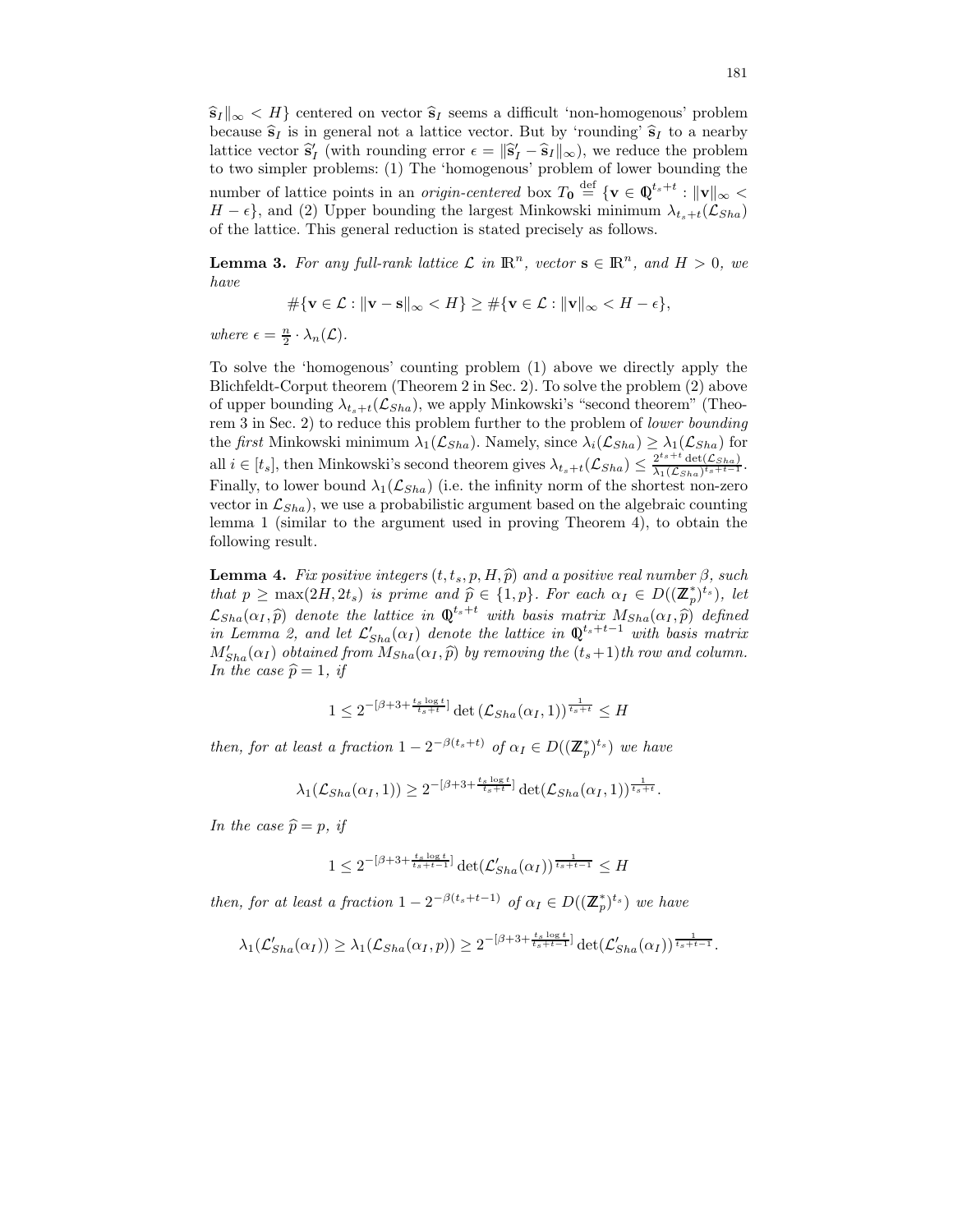Combining the above results (for  $(\widehat{s}, \widehat{p}) = (0, 1)$ ) we obtain the desired lower bound on  $\#V_{0,1}$ .

Finding an Upper Bound on  $\#V_{s,p}$ . We first reduce the point counting problem in  $\mathcal{L}_{Sha}(\alpha_I, p)$  to a point counting problem in the lower-dimensional lattice  $\mathcal{L}'_{Sha}(\alpha_I)$  defined in Lemma 4. This is possible because all the vectors of  $\mathcal{L}_{Sha}(\alpha_I, p)$  in the desired box have their  $(t_s + 1)$ th coordinate equal to 0.

**Lemma 5.** Let  $\mathcal{L}_{Sha}(\alpha_I, p) \subseteq \mathbb{Q}^{t_s+t}$  and  $\mathcal{L}'_{Shq}(\alpha_I) \subseteq \mathbb{Q}^{t_s+t-1}$  be the lattices defined in Lemma 4, let  $\hat{\mathbf{s}}_I$  be the vector in  $\mathbb{Q}^{t_s^*+t}$  defined in Lemma 2, and let  $\hat{\mathbf{s}}_I$ <br>be the vector in  $\mathbb{Q}^{t_s+t-1}$  obtained from  $\hat{\mathbf{s}}_I$  by removing the  $(t_s+1)$ th coordinate. Then  $\#V_{s,p} \leq \#V'_{s,p}$ , where  $V_{s,p} \stackrel{\text{def}}{=} {\mathbf{v} \in \mathcal{L}_{Sha}(\alpha_I, p) : ||\mathbf{v} - \mathbf{\hat{s}}_I||_{\infty} < H}$  and  $V'_{s,p} \stackrel{\text{def}}{=} \{ \mathbf{v} \in \mathcal{L}'_{Sha}(\alpha_I) : ||\mathbf{v} - \mathbf{\hat{s}}'_I||_{\infty} < H \}.$ 

By comparing the total volume of the  $\#V_{s,p}$  disjoint boxes of sidelength  $\lambda_1(\mathcal{L}'_{Sha})$ centered on the lattice points in  $T_{\widehat{\mathbf{s}}_I}(H) \stackrel{\text{def}}{=} {\mathbf{v} \in \mathbb{Q}^{t_s+t-1} : ||\mathbf{v} - \widehat{\mathbf{s}}_I'||_{\infty} < H}$ , to the volume of  $\hat{T}_{\hat{\mathbf{s}}_l}$   $(H) \stackrel{\text{def}}{=} {\mathbf{v} \in \mathbb{Q}^{t_s+t-1} : ||\mathbf{v} - \hat{\mathbf{s}}_l'||_{\infty} < H + \lambda_1(\mathcal{L}_{Sha}')/2}$  which contains those disjoint boxes, we reduce the problem of upper bounding  $\#V_{s,p}$ to the problem of lower bounding the  $\lambda_1(\mathcal{L}'_{Sha})$ . This general reduction can be stated as follows.

**Lemma 6.** For any lattice  $\mathcal{L}$  in  $\mathbb{R}^n$ , vector  $\mathbf{s} \in \mathbb{R}^n$ , and  $H > 0$ , we have

$$
\#\{\mathbf{v} \in \mathcal{L} : \|\mathbf{v} - \mathbf{s}\|_{\infty} < H\} \le \left[\frac{2H}{\lambda_1(\mathcal{L})} + 1\right]^n
$$

.

Now we apply the probabilistic lower bound on  $\lambda_1(\mathcal{L}'_{Sha})$  from Lemma 4 in Lemma 6 (with  $(\widehat{s}, \widehat{p}) = (s, p)$ ) to get the desired upper bound on  $\#V_{s,p}$ .

After some straightforward calculation (see full paper), we find that the probabilistic lower and upper bounds on  $\#V_{\delta,\rho}$  obtained above hold for all except a<br>fraction  $\delta \leq \delta/(n)$  of the d'eboisse for  $\rho \in D((\mathbf{Z}^*)^{\{t\}})$  examing  $h \geq h$ , (with fraction  $\delta_I \leq \delta_s / \binom{n}{t_s}$  of 'bad' choices for  $\alpha_I \in D((\mathbb{Z}_p^*)^{t_s})$  assuming  $k \geq k_0$  (with  $t_s$ ,  $\delta_s$  and  $k_0$  defined in the theorem statement), and plugging the bounds in (5) gives the desired bound  $P_{k,x}(s|s_I) \leq 2^{\epsilon_s}/p$  for all s (with  $\epsilon_s$  defined in the theorem statement). This completes the proof sketch.  $\Box$ 

An immediate consequence of the above results is the following.

**Corollary 1.** For any  $(t, n)$  and  $t' > t$ , the standard Shamir  $(t, n)$ -threshold secret-sharing scheme ShaTSS is asymptotically threshold-changeable to  $(Int(t'-t'/t),t')$  with respect to the uniform secret distribution.

# 5 Conclusions

We presented a new cryptographic application of lattice reduction techniques to achieve threshold-changeability for the standard Shamir  $(t, n)$ -threshold scheme. We proved concrete bounds on the correctness and security of our method, making use of fundamental results from lattice theory in our analysis.

Acknowledgements. We would like to thank Scott Contini and Igor Shparlinski for helpful discussions and encouragement to work on this problem. This work was supported by ARC Discovery Grants DP0345366 and DP0451484.

182